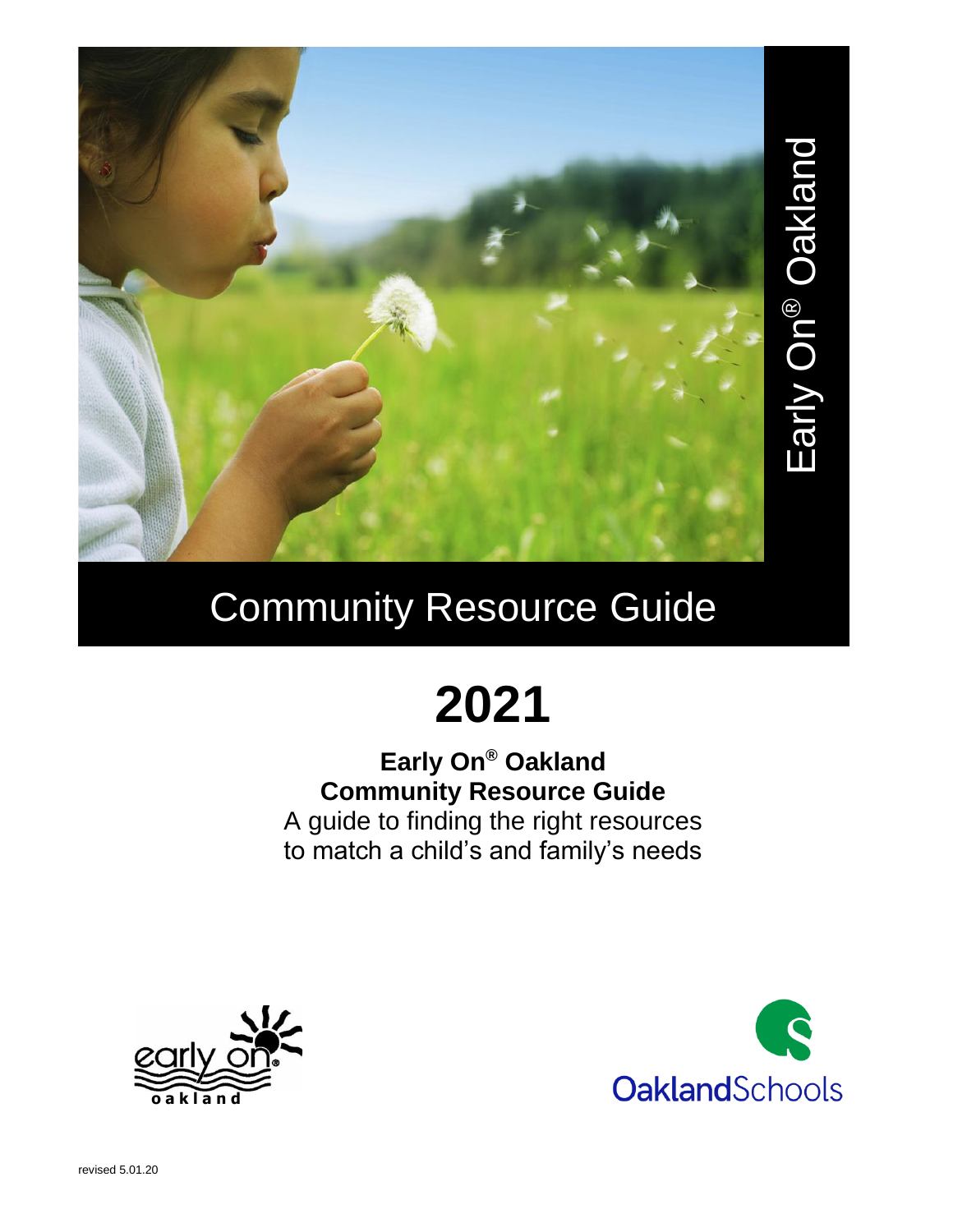



## Don't worry. But don't wait.

If that little voice inside your head is telling you that something "isn't quite right" with your baby or toddler, don't wait to reach out for help. The first years of a child's life are too important to let slip by, waiting to see if your little one "outgrows" your concern; put your mind at ease, and give your child the help he or she may need.

#### **Call Early On® Oakland at: 248.209.2084 or 866.456.2084**

Early On® Oakland coordinates services for families with children birth to three years who have a developmental delay or health condition. Your Service Coordinator will help you identify activities, programs and other supports to connect your child and family to what you need.

> Call Early On® Oakland at: 248.209.2084 or 866.456.2084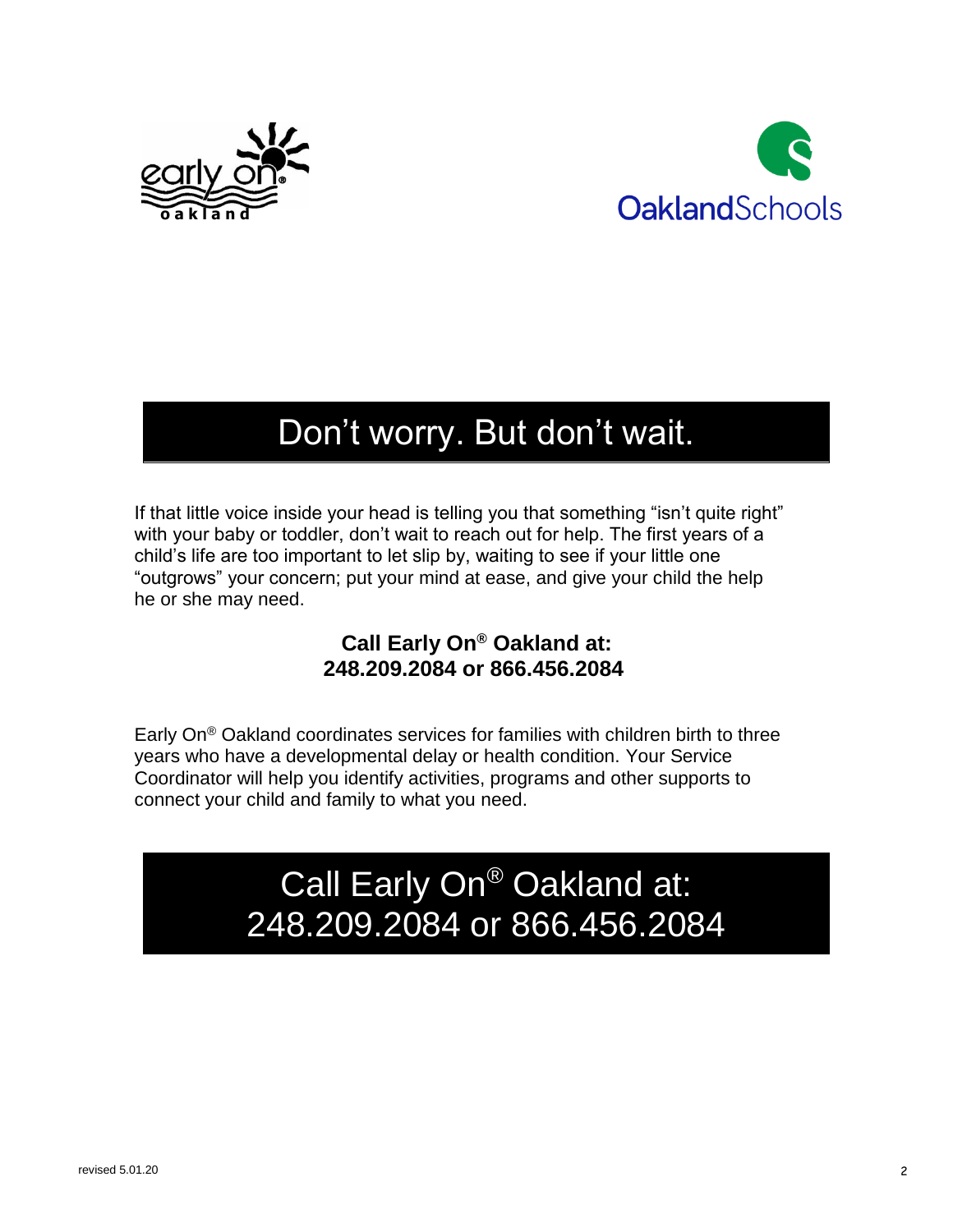## **Community and Internet Resources**

The following resources are not all inclusive, and suggestions only. **They are NOT recommendations!**

Early On® Oakland and Oakland Schools do not specifically endorse or recommend any service provider.

#### **Accessible Playgrounds:**

*Accessible to all children, with and without disabilities.* All Kids Playground at Hess Hathaway Park in Waterford.......................... <https://waterfordmi.gov/Facilities/Facility/Details/HessHathaway-Park-2> Inglenook Park Boundless Playground in Southfield .................................. <http://www.michigan.org/property/inglenook-park-playground> Kensington State Park Maple Beach.......................................................... www.metroparent.com/sponsored-content/new-accessible-playground-at-kensington-metropark/ Livonia Rotary Park.................................................................................... <https://www.livonia.gov/1569/Pavilions> Scarlet's Smile All-Inclusive Playground .................................................... <https://scarletssmile.org/our-playground> Paradise Peninsula Playscape – Waterford Oaks Playground ................... <http://www.oaklandcountymoms.com/paradise-peninsula-waterford-oaks-review-pics-24880/> Wing Lake School Boundless Playground in Bloomfield Hills..................... <http://www.michigan.org/property/wing-lake-school-playground>

#### **Adoption and Foster Care:**

| Catholic Charities of Southeast Michigan 855.882.2736 https://ccsem.org/       |  |
|--------------------------------------------------------------------------------|--|
|                                                                                |  |
|                                                                                |  |
|                                                                                |  |
| MDHHS - Michigan Adoption Resource Exchange. 800.589.6273https://goo.gl/frWdkH |  |
|                                                                                |  |
|                                                                                |  |
|                                                                                |  |
|                                                                                |  |
|                                                                                |  |

#### **Advocacy Organizations:**

| American Diabetes Association 248.433.3830 www.diabetes.org                    |                                                  |
|--------------------------------------------------------------------------------|--------------------------------------------------|
| Association for Children's Mental Health  888.226.4543  www.acmh-mi.org        |                                                  |
|                                                                                |                                                  |
| Council for Exceptional Children – Michigan  269.558.5012  www.michigancec.org |                                                  |
|                                                                                |                                                  |
|                                                                                |                                                  |
| Disability Network - Oakland and Macomb 248.359.8960 Or                        |                                                  |
|                                                                                | 586.268.4160                                     |
|                                                                                | www.misilc.org/disability-network-oakland/macomb |
| Down Syndrome Guild of Southeast Michigan  248.556.5341  www.dsgsemi.org       |                                                  |
|                                                                                |                                                  |
| Epilepsy Foundation of Michigan  248.351.7979  www.epilepsymichigan.org        |                                                  |
|                                                                                |                                                  |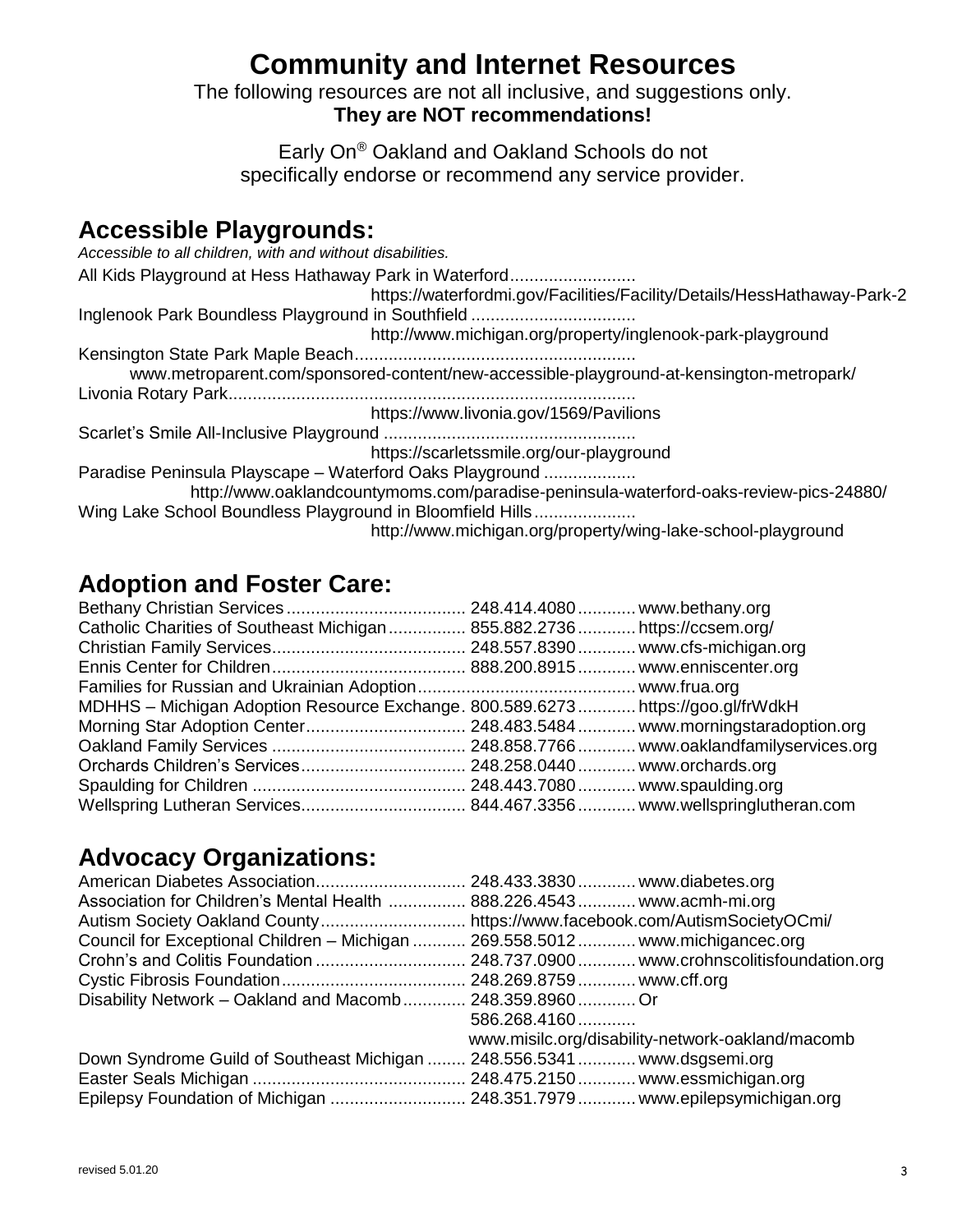Family Center for Children and Youth with

| Special Health Care Needs  800.359.3722                                   |                                                                                                 |
|---------------------------------------------------------------------------|-------------------------------------------------------------------------------------------------|
|                                                                           | www.michigan.gov/mdhhs/0,5885,7-339-71547_35698-56603--,00.html                                 |
|                                                                           |                                                                                                 |
|                                                                           |                                                                                                 |
|                                                                           |                                                                                                 |
| Michigan Council for Maternal and Child Health 517.482.5807 www.mcmch.org |                                                                                                 |
|                                                                           |                                                                                                 |
| Michigan Protection and Advocacy Service 800.288.5923 www.mpas.org        |                                                                                                 |
|                                                                           |                                                                                                 |
| Oakland Community Health Network  248.464.6363www.oaklandchn.orgfundin    |                                                                                                 |
|                                                                           |                                                                                                 |
|                                                                           |                                                                                                 |
|                                                                           |                                                                                                 |
| United Cerebral Palsy of Metropolitan Detroit  248.557.5070               |                                                                                                 |
|                                                                           | https://thearcww.org/helpline/topic/united-cerebral-palsy-association-metropolitan-detroit-ucp/ |

## **Audiology Services:**

| Ascension Macomb Oakland Audiology  586.573.5142  www.healthcare.ascension.org                    |
|---------------------------------------------------------------------------------------------------|
| Beaumont Hospital Pediatric Audiology  248.551.2119                                               |
| https://thearcww.org/helpline/topic/united-cerebral-palsy-association-metropolitan-detroit-ucp/   |
| Children's Hospital of Michigan Audiology 313.745.8903                                            |
| https://www.childrensdmc.org/our-services/all-specialties/chm/audiology-speech-language-pathology |
|                                                                                                   |
|                                                                                                   |
| St. Joseph Mercy Oakland Audiology 248.758.7720                                                   |
| http://www.stjoesoakland.org/audiology                                                            |
| University of Michigan Mott Children's Hospital 734.936.5730                                      |
| http://www.mottchildren.org/medical-services/ped-ear-nose-throat                                  |
|                                                                                                   |

#### **Autism:**

| Autism Home Support Services  844.247.7222  www.autismhomesupport.com          |                                      |                                                                    |
|--------------------------------------------------------------------------------|--------------------------------------|--------------------------------------------------------------------|
|                                                                                |                                      |                                                                    |
| Autism Society Oakland County www.facebook.com/AutismSocietyOCmi/              |                                      |                                                                    |
|                                                                                |                                      |                                                                    |
|                                                                                |                                      |                                                                    |
| Beaumont Childhood Development Disorders 248.691.4744                          |                                      |                                                                    |
|                                                                                |                                      | www.beaumont.org/services/childrens/childhood-development-disorder |
| Blossom Behavioral Wellness Center  248.277.3005  www.blossombehavioral.org    |                                      |                                                                    |
| <b>Bright Connections Occupational Therapy</b>                                 |                                      |                                                                    |
|                                                                                |                                      |                                                                    |
|                                                                                |                                      |                                                                    |
| Center for Neuropsychology,                                                    |                                      |                                                                    |
|                                                                                |                                      |                                                                    |
| Children's Hospital of Michigan - Autism Center 248.305.6172                   |                                      |                                                                    |
|                                                                                | www.childrensdmc.org/services/autism |                                                                    |
| Como Pediatric Communication Center  248.828.3800  www.comopedspeech.com       |                                      |                                                                    |
| Easter Seals Michigan - Autism Benefit Waiver 248.475.2150 www.essmichigan.org |                                      |                                                                    |
| Easter Seals Michigan - P.L.A.Y. Project  248.475.2150  www.essmichigan.org    |                                      |                                                                    |
| FAR Therapeutic Arts and Recreation 248.646.3347 www.far-therapy.org           |                                      |                                                                    |
|                                                                                |                                      |                                                                    |
|                                                                                |                                      |                                                                    |
|                                                                                |                                      |                                                                    |
| Judson Center Autism Connections  248.549.4339  www.judsoncenter.org           |                                      |                                                                    |
| revised 5.01.20                                                                |                                      | 4                                                                  |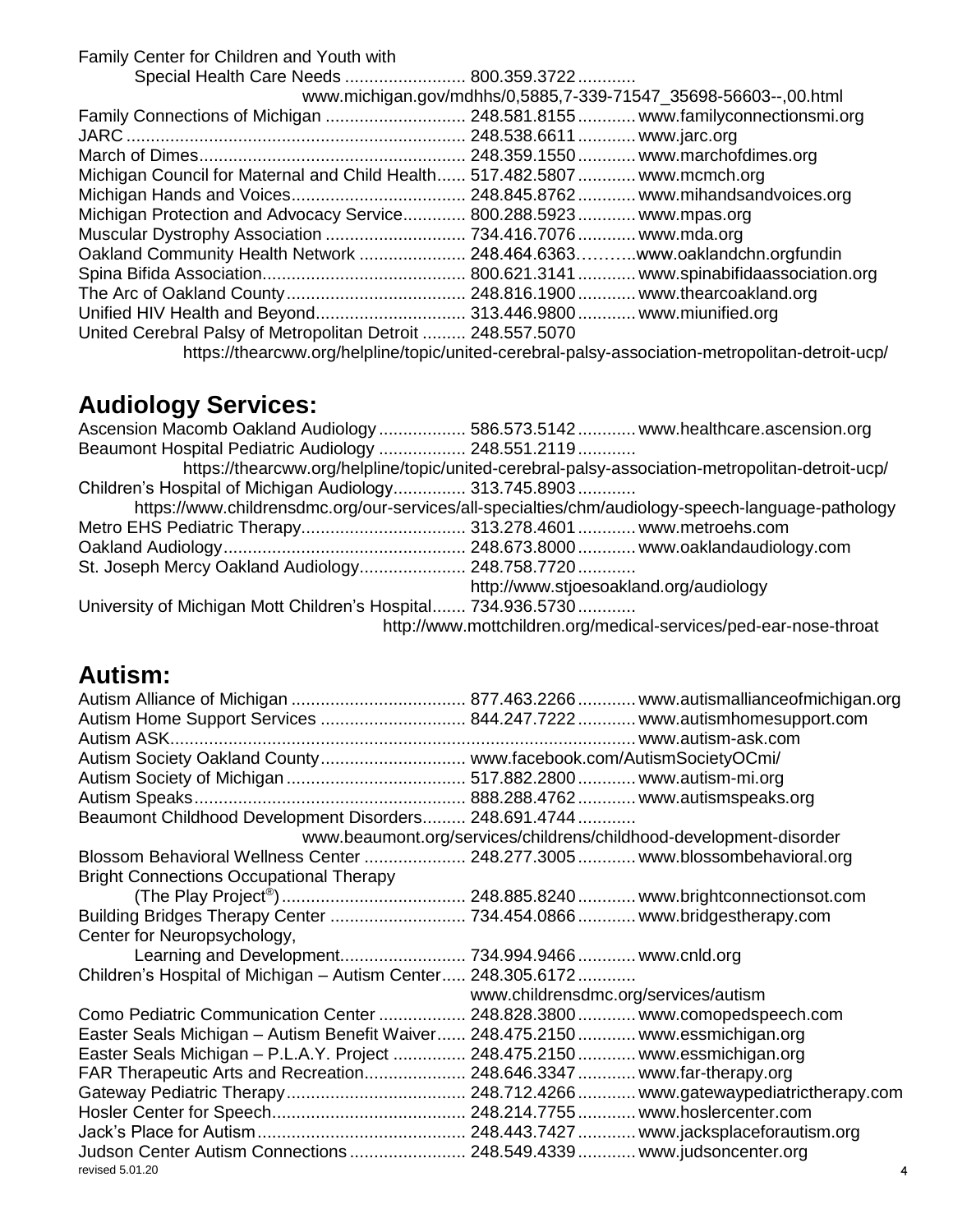| Kaufman Children's Center for Speech, Language,                                |                                                                                      |
|--------------------------------------------------------------------------------|--------------------------------------------------------------------------------------|
|                                                                                | Sensory-Motor and Autism Treatment 248.737.3430 www.kidspeech.com                    |
| Kids in Motion Pediatric Therapy Services  248.684.9610  www.kimpediatrics.com |                                                                                      |
|                                                                                |                                                                                      |
|                                                                                | Living and Learning Enrichment Center  248.308.3592  www.livingandlearningcenter.org |
| Metro EHS Pediatric Therapy 313.278.4601 www.metroehs.com                      |                                                                                      |
| MORC Autism and Children's Centers  248.918.5600  www.morcinc.org              |                                                                                      |
|                                                                                | North Oakland Autism Center  248.834.7790  www.oaklandautismcenter.com               |
| Oakland Community Health Network  248.858.1210  Or                             |                                                                                      |
|                                                                                |                                                                                      |
|                                                                                | Oakland Neuropsychology Center  248.644.9466  http://oaklandneuropsych.com           |
| <b>OUCARES</b> - Joanne and Ted Lindsay Foundation                             |                                                                                      |
|                                                                                | Autism Outreach at Oakland University  248.370.2424  www.oakland.edu/oucares         |
|                                                                                |                                                                                      |
| Dr. Richard Solomon - Ann Arbor Center for                                     |                                                                                      |
| Developmental and Behavioral Pediatrics  734.997.9088  www.aacenter.org        |                                                                                      |
| Sunfield Center for Autism, ADHS and                                           |                                                                                      |
|                                                                                |                                                                                      |
|                                                                                |                                                                                      |
|                                                                                | www.therapyservicesofclarkston.com                                                   |
|                                                                                |                                                                                      |
| University of Michigan - University Center                                     |                                                                                      |
|                                                                                |                                                                                      |
| University of Michigan - University Center                                     |                                                                                      |
|                                                                                | For Language and Literacy 734.764.8440 www.ucll.umich.edu                            |

#### **Autism Benefit Waiver:**

| HealthCall Community Healthcare Services 800.991.9933 www.hchs.com     |  |
|------------------------------------------------------------------------|--|
| Hispanic Autism Services of Michigan 248.977.5310 www.hispasd.com      |  |
| Judson Center Autism Connections  248.549.4339  www.judsoncenter.org   |  |
|                                                                        |  |
| Training and Treatment Innovations 248.969.9932 www.ttiinc.org         |  |
| University Pediatricians Autism Center  248.305.6172  www.upautism.com |  |

Private Insurance Participants:

Contact your private health insurance carrier.

## **Blind and Visually Impaired:**

| American Foundation for the Blind  800.232.5463  www.afb.org                     |  |
|----------------------------------------------------------------------------------|--|
|                                                                                  |  |
|                                                                                  |  |
|                                                                                  |  |
|                                                                                  |  |
| Oakland Talking Book Service at                                                  |  |
|                                                                                  |  |
| Oakland Community Health Network  248.858.1210  Or                               |  |
|                                                                                  |  |
|                                                                                  |  |
| Pediatric Retinal Research Foundation  248.319.0161 x1026 . www.pediatricrrf.org |  |
|                                                                                  |  |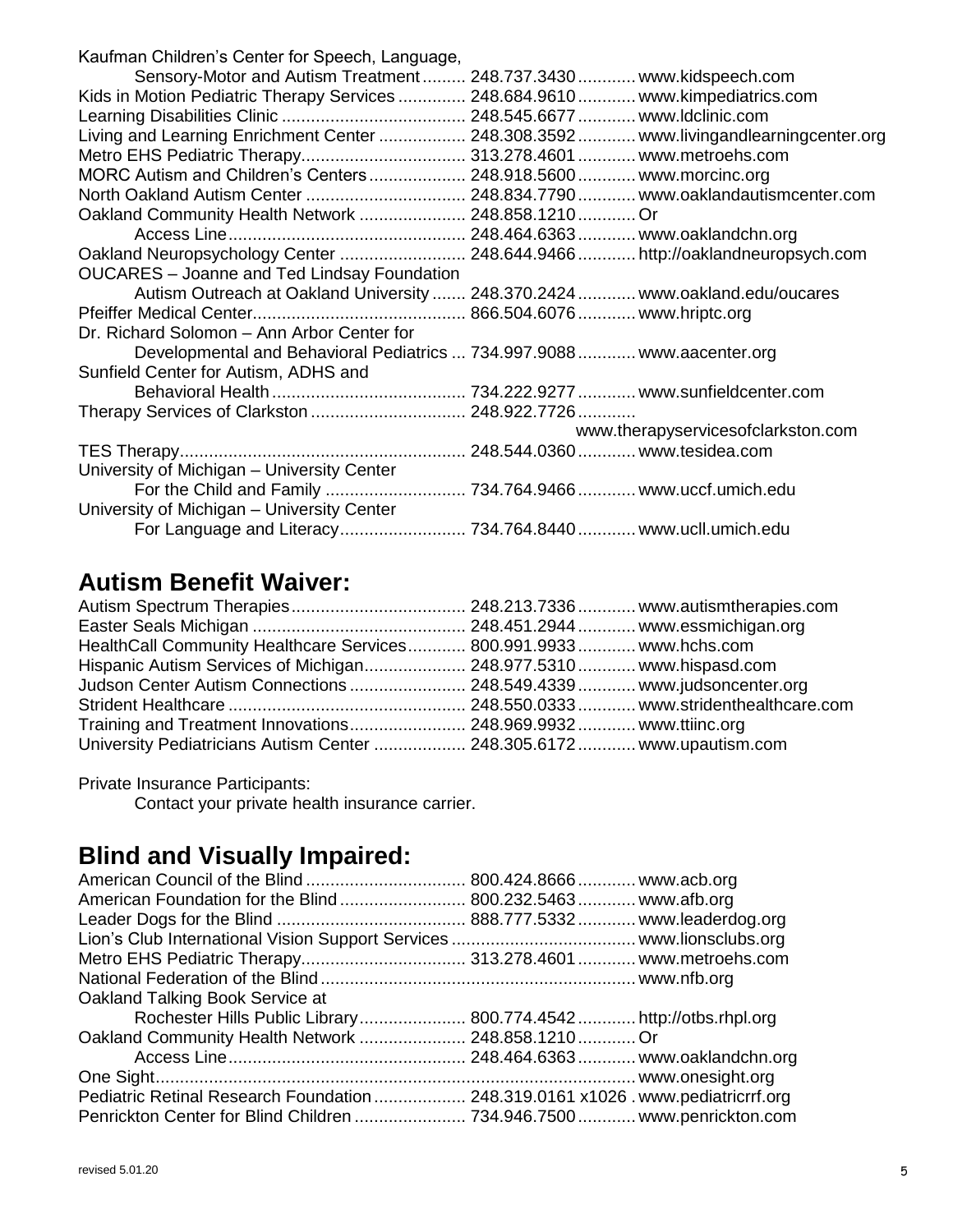#### **Camps:**

*Also check your local Library, Parks and Recreation Department and local Community Education Centers.*

| Beaumont Center for Exceptional Families  313.996.1960  www.oakwood.org/cef          |                                       |                                                                    |
|--------------------------------------------------------------------------------------|---------------------------------------|--------------------------------------------------------------------|
|                                                                                      |                                       |                                                                    |
|                                                                                      |                                       |                                                                    |
|                                                                                      |                                       |                                                                    |
|                                                                                      |                                       |                                                                    |
|                                                                                      |                                       |                                                                    |
|                                                                                      |                                       | https://www.cranbrook.edu/summer-camp                              |
|                                                                                      |                                       |                                                                    |
| FAR Therapeutic Arts and Recreation 248.646.3347  www.far-therapy.org                |                                       |                                                                    |
|                                                                                      |                                       |                                                                    |
|                                                                                      |                                       |                                                                    |
| Gymnastics Training Center Camps 248.852.7950 www.gtcgymnastics.com                  |                                       |                                                                    |
| Holley Family Village Programs  517.592.6283  www.holleyfv.org                       |                                       |                                                                    |
| Jewish Community Center of Metro Detroit 248.661.1000 www.jccdet.org                 |                                       |                                                                    |
| Judson Center Autism Connections  248.549.4339  www.judsoncenter.org                 |                                       |                                                                    |
| Kaufman Children's Center for Speech, Language,                                      |                                       |                                                                    |
| Sensory-Motor and Autism Treatment 248.737.3430 www.kidspeech.com                    |                                       |                                                                    |
| Kids in Motion Pediatric Therapy Services  248.684.9610  www.KidsInMotionMI.com      |                                       |                                                                    |
|                                                                                      |                                       |                                                                    |
| Lion's International Bear Lake Camp  810.245.0726  www.bearlakecamp.org              |                                       |                                                                    |
| Living and Learning Enrichment Center  248.308.3592  www.livingandlearningcenter.org |                                       |                                                                    |
| Metro EHS Pediatric Therapy 313.278.4601  www.metroehs.com                           |                                       |                                                                    |
|                                                                                      |                                       |                                                                    |
|                                                                                      | www.diabetes.org/community/camp/find- |                                                                    |
|                                                                                      |                                       | acamp?dateType=starting_date&endDate=&startDate=&states_covered=MI |
|                                                                                      |                                       |                                                                    |
| Oakland Yard Summer Adventure Camps  248.673.0100  www.oaklandyard.com               |                                       |                                                                    |
| <b>OUCARES</b> - Joanne and Ted Lindsay Foundation                                   |                                       |                                                                    |
| Autism Outreach at Oakland University  248.370.2424  www.oakland.edu/oucares         |                                       |                                                                    |
| Rochester Avon Recreation Authority (RARA)  248.656.8308  www.rararecreation.org     |                                       |                                                                    |
|                                                                                      |                                       |                                                                    |
|                                                                                      |                                       |                                                                    |
|                                                                                      |                                       |                                                                    |
|                                                                                      |                                       |                                                                    |
| School for the Mind and Body  248.814.7100                                           |                                       |                                                                    |
|                                                                                      |                                       | www.schoolforthemindandbody.com                                    |
|                                                                                      |                                       |                                                                    |
|                                                                                      |                                       |                                                                    |
| Summer Impressions Day Camp  248.661.3630 Or                                         |                                       |                                                                    |
|                                                                                      |                                       | 248.932.2955  www.summerimpressions.com                            |
| Sunfield Center for Autism, ADHS and                                                 |                                       |                                                                    |
|                                                                                      |                                       |                                                                    |
|                                                                                      |                                       |                                                                    |
| The Community House Birmingham 248.644.5832 www.communityhouse.com                   |                                       |                                                                    |
| YMCA – Birmingham Family YMCA  248.644.9036  www.ymcadetroit.org/birmingham          |                                       |                                                                    |
| YMCA - Farmington Family YMCA  248.553.4020  www.ymcadetroit.org/farmington          |                                       |                                                                    |
| YMCA - Holly - Camp Ohiyesa  248.887.4533  www.ymcadetroit.org/ohiyesa               |                                       |                                                                    |
|                                                                                      |                                       |                                                                    |
| YMCA - Macomb Family YMCA  586.468.1411  www.ymcadetroit.org/macomb                  |                                       |                                                                    |
|                                                                                      |                                       |                                                                    |
| YMCA - Milford Family YMCA  248.685.3020  www.ymcadetroit.org/carls                  |                                       |                                                                    |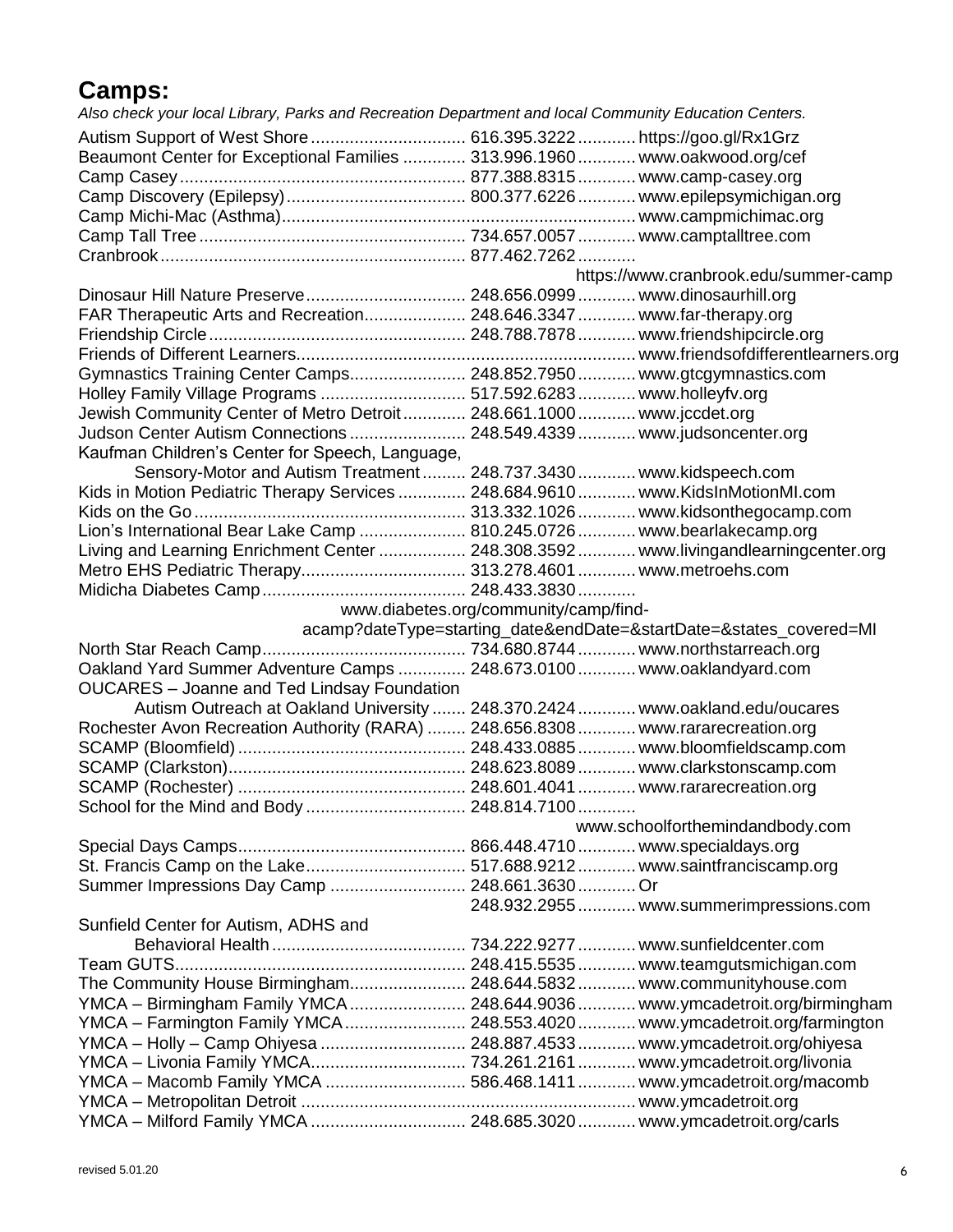| YMCA - Plymouth Family YMCA  734.453.2904  www.ymcadetroit.org/plymouth          |  |
|----------------------------------------------------------------------------------|--|
| YMCA - South Oakland Family YMCA  248.547.0030  www.ymcadetroit.org/southoakland |  |

#### **Camp Websites:**

| Very Special Camps and Programs for |  |
|-------------------------------------|--|
|                                     |  |

#### **Care Coordination:**

OCHD-Children's Special Health Services………….248-858-0050……….. www.oakgov.com/health/services/Pages/cshcs.aspx

#### **Childcare:**

| Great Start Collaborative - Help Me Grow  844.456.5437  www.greatstartoakland.org |  |
|-----------------------------------------------------------------------------------|--|
|                                                                                   |  |
| Department of Health and Human Services                                           |  |
| MI Bridges - Child Care Subsidy 844.799.9876 www.michigan.gov/mdhhs               |  |
| Oakland County Child Care Council (4C's)  248.333.9545  www.oaklandchildcare.org  |  |

#### **Cleft Lip and Palate Resources:**

| Ascension St. John Children's Center Pediatrics 248.465.5300  www.healthcare.ascension.org |                                                                                  |
|--------------------------------------------------------------------------------------------|----------------------------------------------------------------------------------|
| Children's Craniofacial Association  800.535.3643  www.ccakids.com                         |                                                                                  |
| Children's Hospital of Michigan                                                            |                                                                                  |
| Cleft Palate Cranial Facial Center 313.745.0247  www.childrensdmc.org                      |                                                                                  |
| Cleft Lip and Palate Foundation of Smiles  616.329.1335  www.cleftsmile.org                |                                                                                  |
| Foundation for Faces of Children  617.355.8299  www.facesofchildren.org                    |                                                                                  |
| Ian Jackson Craniofacial and Cleft Palate Clinic  248.551.2215                             |                                                                                  |
|                                                                                            | www.beaumont.org/services/neurology/ian-jackson-craniofacial-cleft-palate-clinic |

#### **Counseling Services:**

| Catholic Charities of Southeast Michigan 855.882.2736 https://ccsem.org/ |                                       |
|--------------------------------------------------------------------------|---------------------------------------|
|                                                                          |                                       |
| Child and Family Solutions Center 248.851.5437                           |                                       |
|                                                                          | www.childandfamilysolutionscenter.com |
|                                                                          |                                       |
|                                                                          |                                       |
|                                                                          |                                       |
|                                                                          |                                       |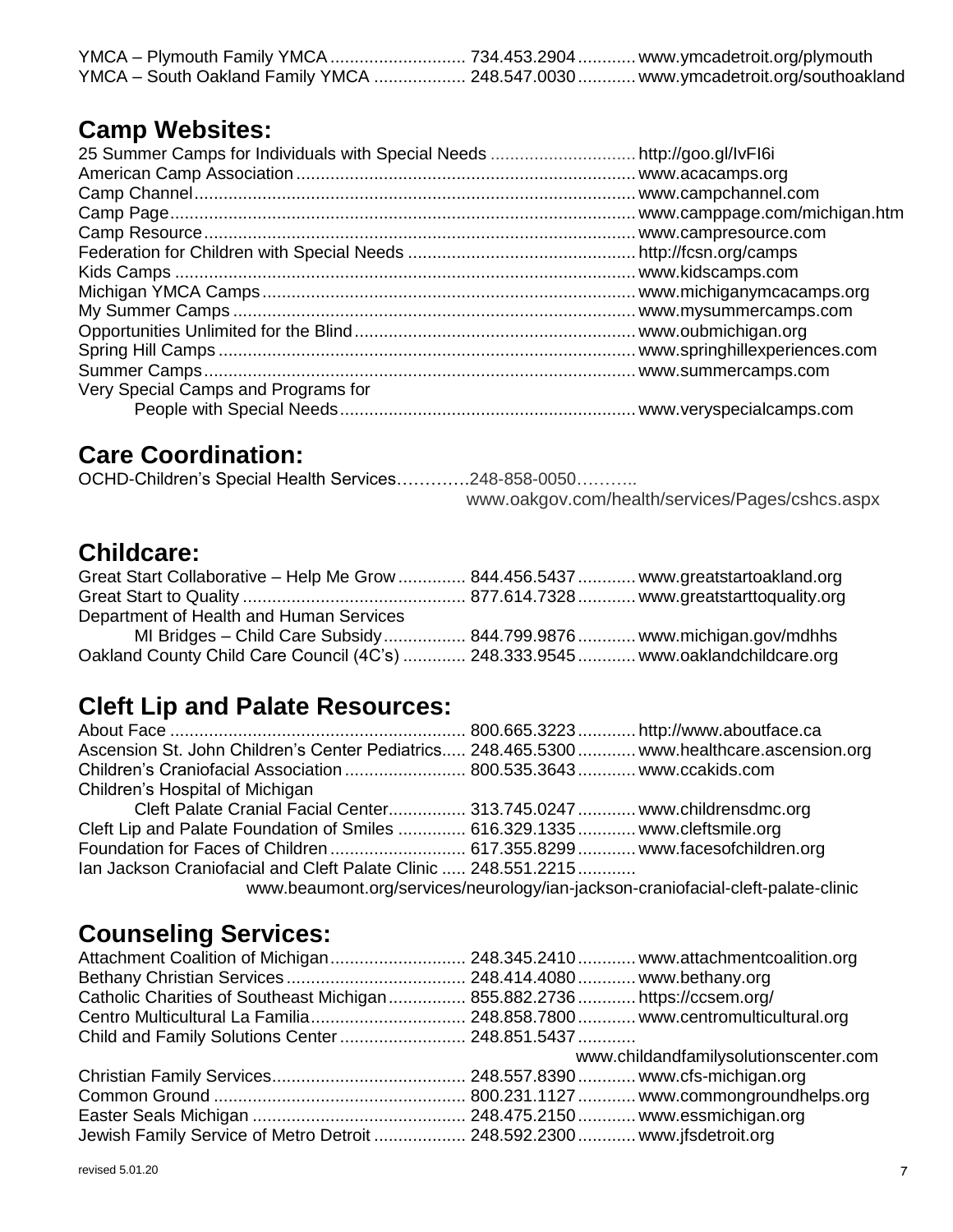| Judson Center Autism Connections  248.549.4339  www.judsoncenter.org |                             |  |
|----------------------------------------------------------------------|-----------------------------|--|
| Macomb Oakland Regional Center  866.807.6940  www.morcinc.org        |                             |  |
| Oakland Community Health Network  248.858.1210  Or                   |                             |  |
|                                                                      |                             |  |
|                                                                      |                             |  |
| Oakland Livingston Human Services Agency 248.209.2600 Or             |                             |  |
|                                                                      | 248.542.5860  www.olhsa.org |  |
|                                                                      |                             |  |

[www.therapyservicesofclarkston.com](http://www.therapyservicesofclarkston.com/)

## **Crisis Intervention and Domestic Violence:**

| CARE House - The Child Abuse and                                   |                                     |
|--------------------------------------------------------------------|-------------------------------------|
| Neglect Council of Oakland County  248.332.7173  www.carehouse.org |                                     |
| Centro Multicultural La Familia                                    |                                     |
|                                                                    |                                     |
| Childhelp - Prevention and                                         |                                     |
| Treatment of Child Abuse  800.422.4453  www.childhelp.org          |                                     |
|                                                                    |                                     |
|                                                                    |                                     |
|                                                                    |                                     |
|                                                                    | 877.922.1274  www.haven-oakland.org |
|                                                                    |                                     |
| Oakland Community Health Network  248.858.1210  Or                 |                                     |
|                                                                    |                                     |
|                                                                    |                                     |

## **Cuevas Medek Exercise (CME):**

|--|--|--|

## **Culturally Specific Support:**

| Arab American and Chaldean Council  248.559.1990 www.myacc.org                     |  |
|------------------------------------------------------------------------------------|--|
| Catholic Charities of Southeast Michigan -                                         |  |
|                                                                                    |  |
|                                                                                    |  |
| Easter Seals Michigan - Centro Latino  248.706.3450  www.mi.easterseals.com        |  |
| Immigrant and Refugee Support Services 248.209.2156 wisam.brikho@oakland.k12.mi.us |  |

#### **Deaf and Hard of Hearing:**

| Alexander Graham Bell Association for the                                                   |  |
|---------------------------------------------------------------------------------------------|--|
|                                                                                             |  |
|                                                                                             |  |
| American Speech-Language-Hearing Association (ASHA)  www.asha.org                           |  |
| Children's Hospital of Michigan                                                             |  |
|                                                                                             |  |
| Deaf Community Advocacy Network 248.332.3331 Or                                             |  |
|                                                                                             |  |
|                                                                                             |  |
|                                                                                             |  |
| Michigan Department of Education Low Incident Outreach  www.mdelio.org/deaf-hard-of-hearing |  |
|                                                                                             |  |
|                                                                                             |  |
| Michigan Speech-Language-Hearing Association (MSHA)  www.michiganspeechhearing.org          |  |
|                                                                                             |  |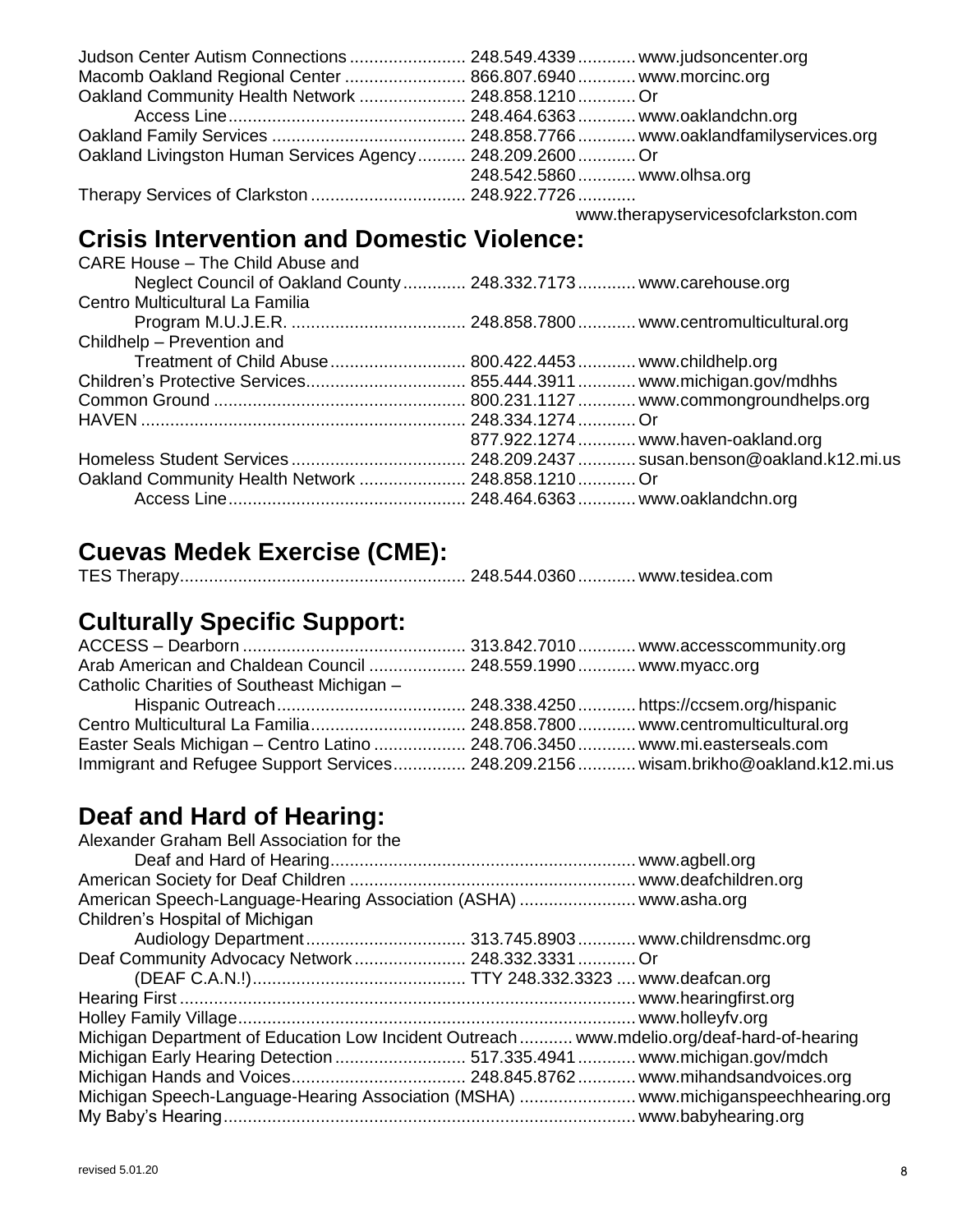| University of Michigan Mott Children's Hospital |  |
|-------------------------------------------------|--|
|                                                 |  |

#### **Dental Services:**

| Oakland County Dental Program  248.858.1306  www.oakgov.com/health                          |  |
|---------------------------------------------------------------------------------------------|--|
|                                                                                             |  |
| Smile Programs - Mobile Dentists  888.833.8441  www.mobiledentists.com                      |  |
|                                                                                             |  |
| University of Detroit Mercy School of Dentistry  313.494.6700  http://dental.udmercy.edu    |  |
| University of Detroit Mercy Pediatric Dental Clinic 313.494.6701  http://dental.udmercy.edu |  |

#### **Developmental Pediatricians:**

| Developmentar i culatifulatio.                                     |  |
|--------------------------------------------------------------------|--|
| Beaumont Center for Human Development 248.691.4744                 |  |
| www.beaumont.org/locations/center-for-human-development-southfield |  |
|                                                                    |  |
|                                                                    |  |
|                                                                    |  |
|                                                                    |  |
|                                                                    |  |
|                                                                    |  |
|                                                                    |  |
|                                                                    |  |
|                                                                    |  |
|                                                                    |  |
|                                                                    |  |
|                                                                    |  |
|                                                                    |  |
|                                                                    |  |

#### **Educational Support:**

| Down Syndrome Guild of SE Michigan  248.556.5341  www.dsgsemi.org                  |                                                         |
|------------------------------------------------------------------------------------|---------------------------------------------------------|
|                                                                                    |                                                         |
|                                                                                    | www.oakland.k12.mi.us                                   |
| FAR Therapeutic Arts and Recreation 248.646.3347 www.far-therapy.org               |                                                         |
| Great Start Readiness Program - Free Preschool 844.456.5437 www.freepreoakland.org |                                                         |
| Help Me Grow - Child Development Screening  844.456.5437                           |                                                         |
|                                                                                    | www.greatstartoakland.org/family-resources/help-me-grow |
|                                                                                    |                                                         |
|                                                                                    |                                                         |
|                                                                                    |                                                         |
| Oakland County Child Care Council (4C's)  248.333.9545  www.oaklandchildcare.org   |                                                         |
|                                                                                    |                                                         |
| Project Find / Build Up Michigan  248.209.2084  www.oakland.k12.mi.us              |                                                         |
|                                                                                    |                                                         |

#### **Emergency Resources:**

| Active Faith Community Services 248.437.9790 www.activefaithcs.org |  |                                 |
|--------------------------------------------------------------------|--|---------------------------------|
|                                                                    |  |                                 |
|                                                                    |  |                                 |
|                                                                    |  |                                 |
|                                                                    |  |                                 |
|                                                                    |  | www.communityhousingnetwork.org |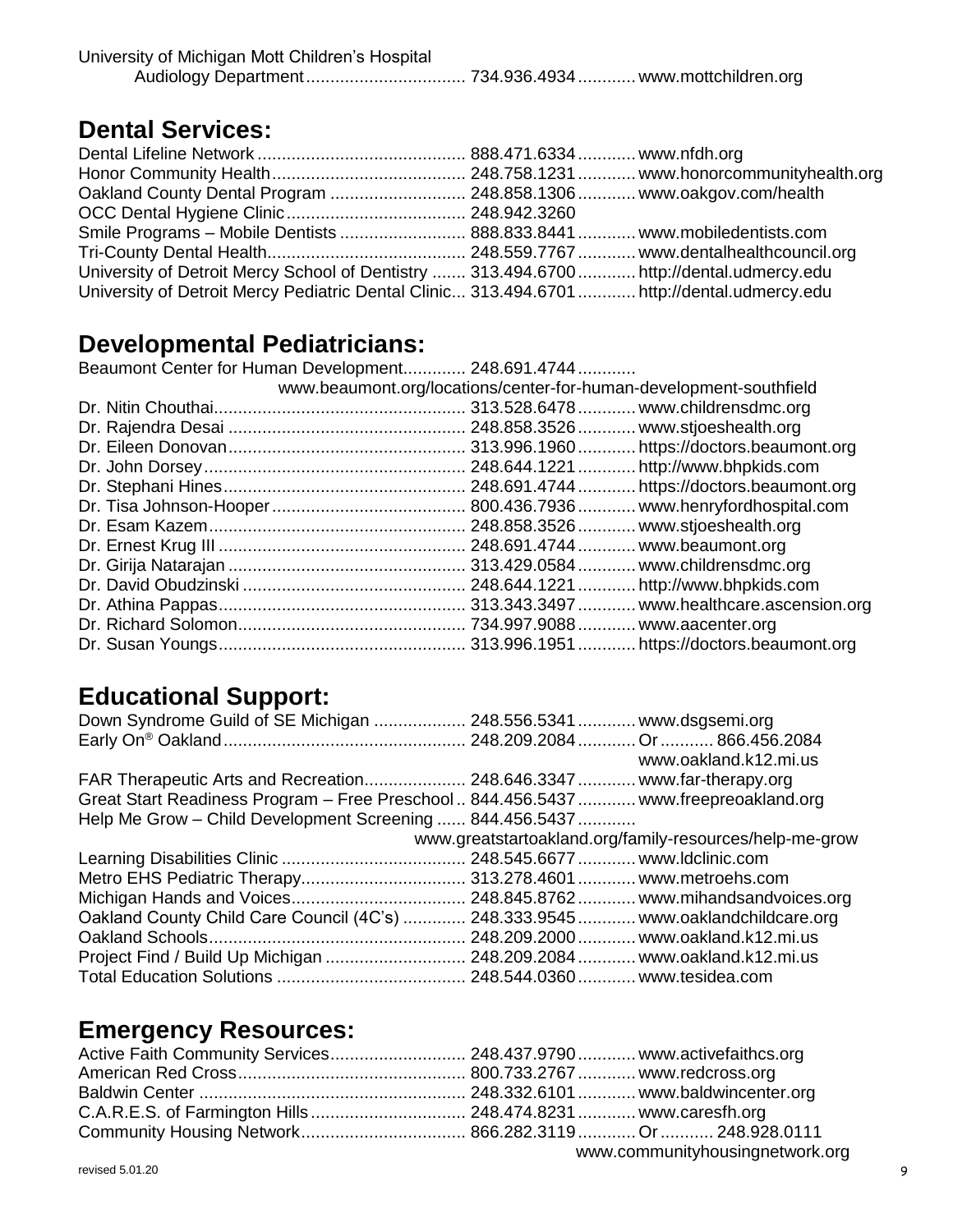| Department of Health and Human Services  855.275.6424  www.michigan.gov/mdhhs       |                             |  |
|-------------------------------------------------------------------------------------|-----------------------------|--|
|                                                                                     |                             |  |
|                                                                                     |                             |  |
|                                                                                     |                             |  |
|                                                                                     |                             |  |
| Furniture Bank of Southeastern Michigan  248.332.1300  www.furniture-bank.org       |                             |  |
| Gleaners Community Food Bank  866.453.2637  www.gcfb.org                            |                             |  |
| Grace Center of Hope - Pontiac  855.435.7424  www.gracecentersofhope.org            |                             |  |
| Homeless Student Education Program  248.209.2414  www.oakland.k12.mi.us             |                             |  |
|                                                                                     |                             |  |
| Lighthouse Community Development 248.920.6200  www.lighthouseoakland.org            |                             |  |
| Lighthouse Emergency Services - North  248.620.6116  www.lighthouseoakland.org      |                             |  |
| Lighthouse Emergency Services - Pontiac  248.920.6100  www.lighthouseoakland.org    |                             |  |
|                                                                                     |                             |  |
| Oakland Community Health Network  248.858.1210  Or                                  |                             |  |
|                                                                                     |                             |  |
| Oakland Livingston Human Services Agency 248.209.2600 Or                            |                             |  |
|                                                                                     | 248.542.5860  www.olhsa.org |  |
|                                                                                     |                             |  |
| Open Hands Food Pantry and Garden 248.546.1255 www.openhandspantry.org              |                             |  |
| Rochester Area Neighborhood House 248.651.5836 www.ranh.org                         |                             |  |
| Safety Center at Children's Hospital of Michigan 313.745.5437  www.childrensdmc.org |                             |  |
| Salvation Army - Farmington Hills  248.477.1153  www.salvationarmy.org              |                             |  |
|                                                                                     |                             |  |
|                                                                                     |                             |  |
| Salvation Army - Southfield (Headquarters)  248.443.5500  www.salvationarmy.org     |                             |  |
|                                                                                     |                             |  |
|                                                                                     |                             |  |
|                                                                                     |                             |  |
| United Way for Southeastern Michigan  313.226.9200  www.unitedwaysem.org            |                             |  |
|                                                                                     |                             |  |
| Volunteers of America Michigan 248.945.0101 www.voami.org                           |                             |  |

## **Funding/Scholarship Options:**

| Children with Special Needs Fund  800.359.3722  www.michigan.gov\mdch |                                                 |
|-----------------------------------------------------------------------|-------------------------------------------------|
|                                                                       |                                                 |
|                                                                       |                                                 |
|                                                                       |                                                 |
| <b>Family Support Subsidy for Children</b>                            |                                                 |
| Diagnosed AI, SMI or SXI (MORC) 866.807.6940 www.morcinc.org          |                                                 |
| FAR Therapeutic Arts and Recreation 248.646.3347 www.far-therapy.org  |                                                 |
|                                                                       |                                                 |
|                                                                       |                                                 |
|                                                                       |                                                 |
| OCHD-Children's Special Health Services248-858-0050                   |                                                 |
|                                                                       | www.oakgov.com/health/services/Pages/cshcs.aspx |
|                                                                       |                                                 |
|                                                                       |                                                 |
|                                                                       |                                                 |
|                                                                       |                                                 |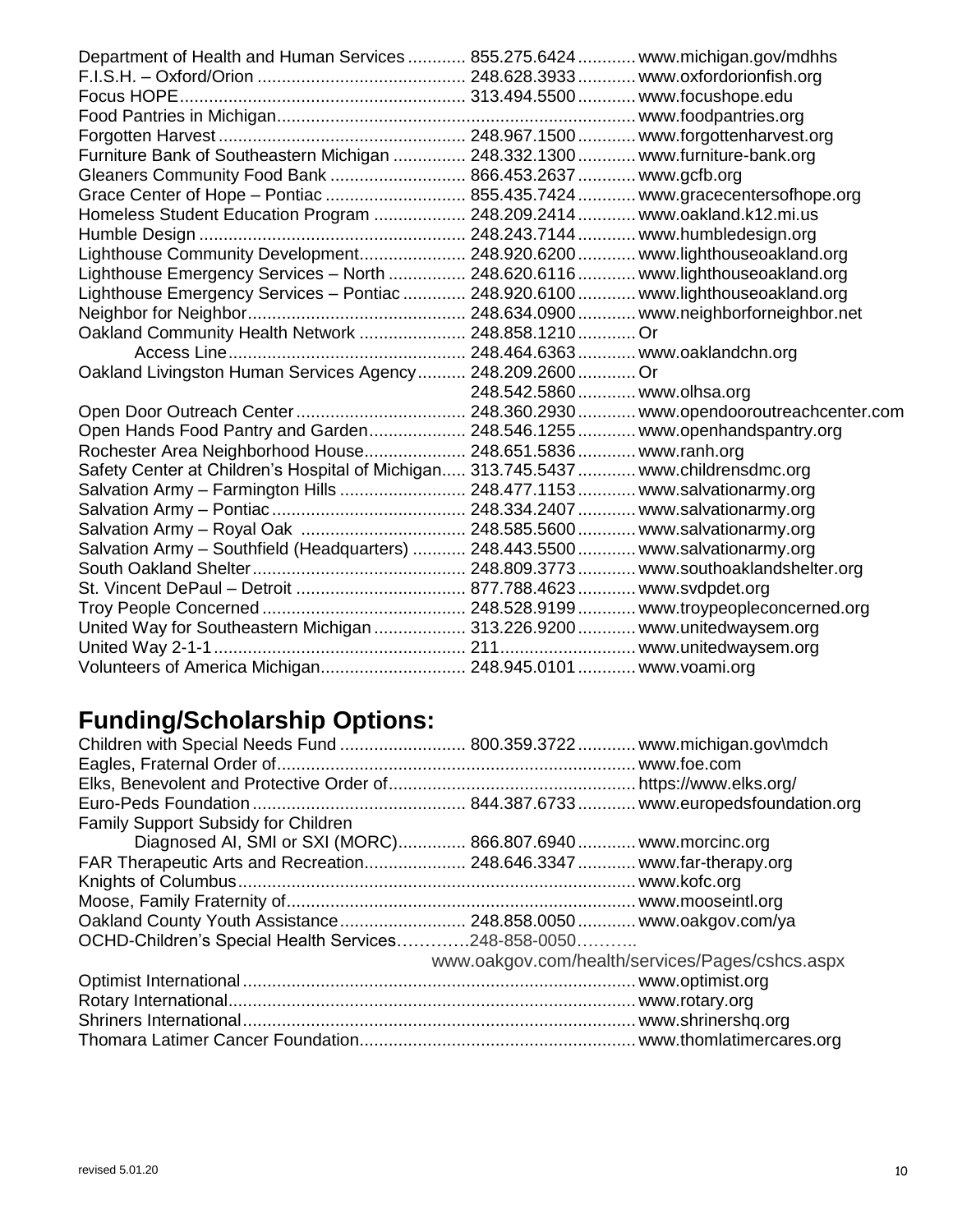#### **Genetic Pediatricians:**

| David J. Aughton, MD, Chief, Pediatric Genetics                          |                                                                                |
|--------------------------------------------------------------------------|--------------------------------------------------------------------------------|
| Beaumont Children's Hospital  248.551.4363  https://doctors.beaumont.org |                                                                                |
|                                                                          |                                                                                |
|                                                                          |                                                                                |
|                                                                          | www.childrensdmc.org/geneticgenomicandmetabolicdisorders                       |
| Michigan State University Clinic - Department of                         |                                                                                |
|                                                                          | Pediatrics and Human Development  517.353.5042  www.phd.msu.edu/human-genetics |
| University of Michigan Mott Children's Hospital 734.764.0579             |                                                                                |
| Pediatric Genetics, Metabolism and Genomic Medicine                      |                                                                                |
|                                                                          | www.mottchildren.org/our-locations/mott-vv-pediatric-genetics-location         |

#### **Governmental Agencies:**

| Centers for Disease Control and Prevention  800.232.4636  www.cdc.gov         |  |
|-------------------------------------------------------------------------------|--|
| Department of Health and Human Services  855.275.6424  www.michigan.gov/mdhhs |  |
|                                                                               |  |
|                                                                               |  |

#### **Hair Replacement Resources:**

## **Health:**

| Beaumont Center for Exceptional Families  313.996.1960                                              |    |
|-----------------------------------------------------------------------------------------------------|----|
| www.beaumont.org/services/childrens/childhood-development-disorders/center-for-exceptional-families |    |
| Children's Special Health Care Services 800.359.3722 www.michigan.gov/cshcs                         |    |
| Developmental Disabilities Institute -                                                              |    |
| Wayne State University  313.577.2654  http://ddi.wayne.edu                                          |    |
| Dr. Eric Mintz - Synergy Chiropractic 248.862.2202 www.synergychiromi.com                           |    |
|                                                                                                     |    |
| Hospitals:                                                                                          |    |
| Ascension Macomb-Oakland Hospital  586.573.5000  www.healthcare.ascension.org                       |    |
| Ascension Providence Hospital Novi  248.465.4100  www.healthcare.ascension.org                      |    |
| Ascension Providence Hospital Rochester  248.652.5000  www.healthcare.ascension.org                 |    |
| Ascension Providence Hospital Southfield 248.849.3000 www.healthcare.ascension.org                  |    |
| Ascension St. John Children's Hospital  313.343.4000  www.healthcare.ascension.org                  |    |
| Beaumont Hospital - Farmington Hills 248.471.8000 www.beaumont.org                                  |    |
| Beaumont Hospital - Royal Oak 248.898.5000 www.beaumont.org                                         |    |
| Beaumont Hospital - Troy  248.964.5000  www.beaumont.org                                            |    |
| Children's Hospital of Michigan - Detroit  313.745.5437  www.childrensdmc.org                       |    |
| Children's Hospital of Michigan - Troy  248.524.7180  www.childrensdmc.org                          |    |
| Henry Ford Hospital - Detroit  800.436.7936  www.henryford.com                                      |    |
| Henry Ford Hospital - West Bloomfield  248.325.1000                                                 |    |
| www.henryford.com/locations/west-bloomfield?utm_campaign=website-                                   |    |
| link&utm_medium=organic&utm_source=local-listing                                                    |    |
| Huron Valley Sinai Hospital  248.937.3300  www.dmc.org                                              |    |
|                                                                                                     |    |
| Mott Children's Hospital at                                                                         |    |
|                                                                                                     |    |
| Pontiac General Hospital 248.857.7200 www.pontiacgeneral.com                                        |    |
| revised 5.01.20                                                                                     | 11 |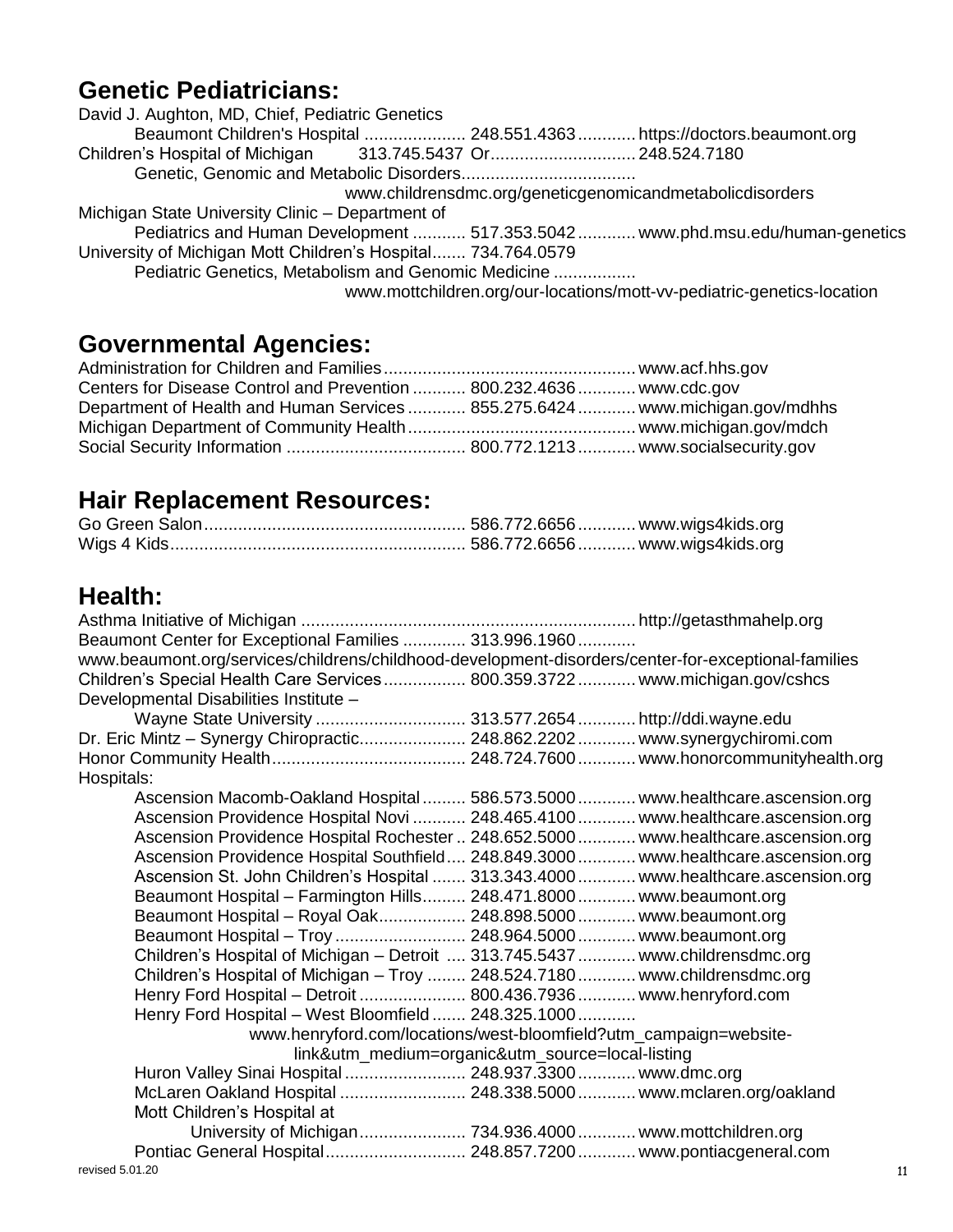| St. Joseph Mercy Oakland Hospital 248.858.3000 www.stjoeshealth.org                 |
|-------------------------------------------------------------------------------------|
| University of Michigan Hospital 734.936.4000 www.med.umich.edu                      |
| Maternal Infant Health Program  248.483.7804  www.eastersealsmichigan.com           |
|                                                                                     |
| Michigan Genetics Resource Center 866.852.1247 www.migrc.org                        |
| Nurse-Family Partnership -                                                          |
| For First Time Pregnant Parents  248.858.1406  www.oakgov.com/health                |
| Oakland Community Health Network  248.858.1210  Or                                  |
|                                                                                     |
| Oakland County Health Division - North Oakland  248.858.1280  www.oakgov.com/health |
| Oakland County Health Division - South Oakland  248.424.7000  www.oakgov.com/health |
| Oakland County Health Division -                                                    |
|                                                                                     |
| Oakland Livingston Human Services Agency -                                          |
| Maternal Child Health Advocate  248.409.1623  www.olhsa.org                         |
|                                                                                     |
| Safety Center at Children's Hospital of Michigan 313.745.5437  www.childrensdmc.org |
| Women, Infants and Children (WIC) 248.858.1272 www.oakgov.com/health                |

#### **Holistic Pediatricians:**

## **Home Visiting Programs:**

| CARE House – Child Abuse and Neglect Council                                        |                                                                                 |
|-------------------------------------------------------------------------------------|---------------------------------------------------------------------------------|
| Early Head Start Program  248.332.7173  www.carehouse.org                           |                                                                                 |
| Catholic Charities of Southeast Michigan  855.882.2736  https://ccsem.org/          |                                                                                 |
| Centro Multicultural La Familia                                                     |                                                                                 |
|                                                                                     | Early Head Start Program  248.858.7800  www.centromulticultural.org             |
|                                                                                     |                                                                                 |
|                                                                                     | Great Parents - Padres: Nuestros Primeros Maestros  www.centromulticultural.org |
| Easter Seals Michigan - Infant Mental Health                                        |                                                                                 |
| Early Intervention Program 248.475.2150 www.essmichigan.org                         |                                                                                 |
| Great Start Collaborative - Help Me Grow  844.456.5437  www.greatstartoakland.org   |                                                                                 |
|                                                                                     |                                                                                 |
|                                                                                     |                                                                                 |
| Michigan Community Visiting Nurse Association 800.852.1232 www.vna.org              |                                                                                 |
| Oakland County Health Division - North Oakland  248.858.1280  www.oakgov.com/health |                                                                                 |
| Oakland County Health Division - South Oakland  248.424.7000  www.oakgov.com/health |                                                                                 |
| Oakland County Health Division -                                                    |                                                                                 |
|                                                                                     |                                                                                 |
|                                                                                     |                                                                                 |
| Oakland Livingston Human Services Agency -                                          |                                                                                 |
| Early Head Start Program  248.409.1623  www.olhsa.org                               |                                                                                 |
| Oakland Livingston Human Services Agency -                                          |                                                                                 |
| Maternal Child Health Advocate  248.409.1623  www.olhsa.org                         |                                                                                 |

#### **Infant Massage:**

| Ascension Providence Hospital Rochester 248.652.5000 www.healthcare.ascension.org |                                              |
|-----------------------------------------------------------------------------------|----------------------------------------------|
|                                                                                   |                                              |
|                                                                                   |                                              |
|                                                                                   |                                              |
|                                                                                   | https://team-rehab.com/services/pediatricpt/ |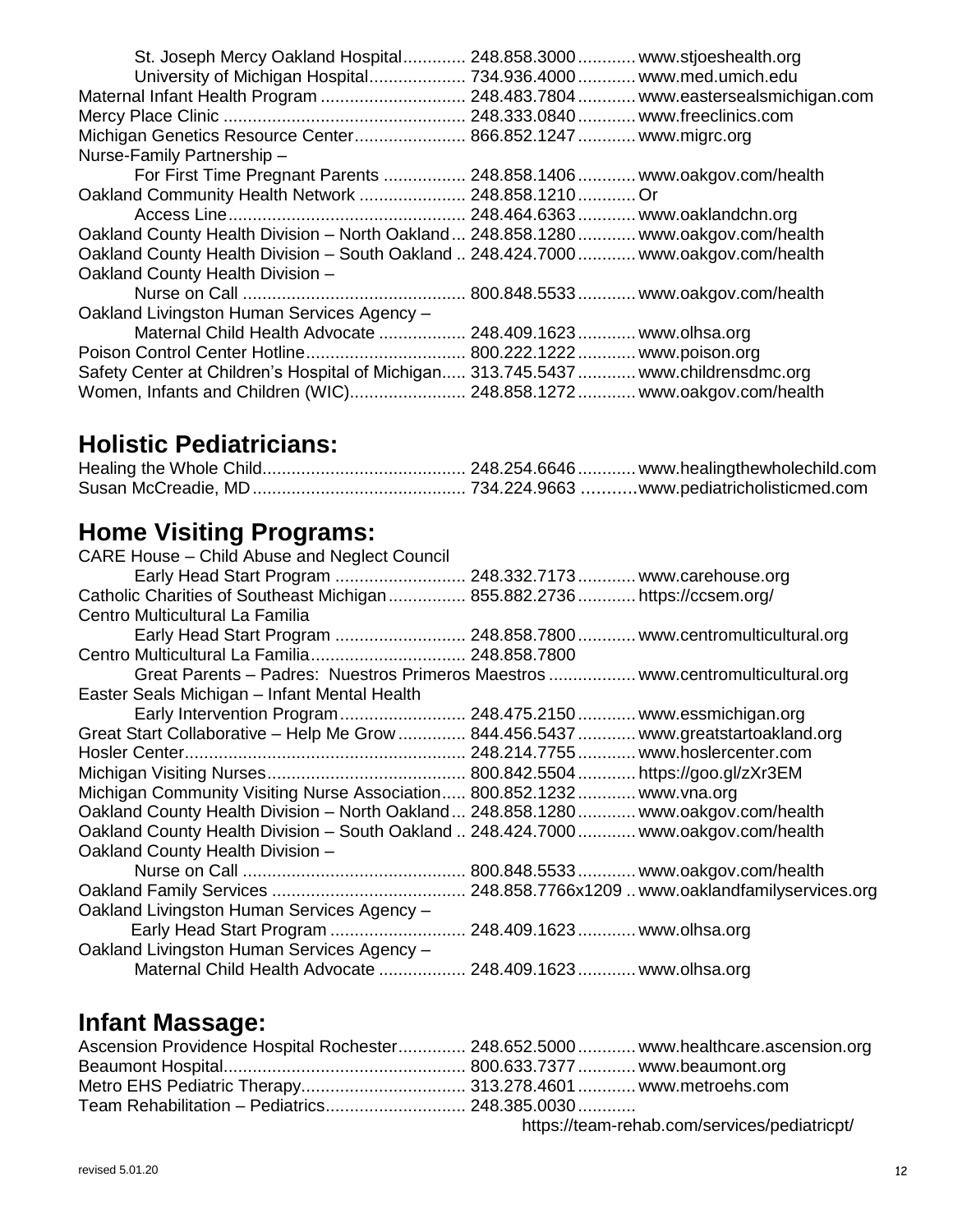## **Insurance Assistance:**

| Centro Multicultural La Familia                                                       |  |
|---------------------------------------------------------------------------------------|--|
| Bilingual Certified Application Counselors  248.858.7800  www.centromulticultural.org |  |
|                                                                                       |  |
|                                                                                       |  |
|                                                                                       |  |
|                                                                                       |  |
| MI Enrolls Children Special Health Care                                               |  |
|                                                                                       |  |
|                                                                                       |  |
|                                                                                       |  |

## **Legal Resources:**

| Legal Aid and Defender Association  877.964.4700  www.ladadetroit.org |  |
|-----------------------------------------------------------------------|--|
| Oakland County Bar Association 248.334.3400 www.ocba.org              |  |

## **Legislators:**

## **Libraries:**

|                                                                                      | Addison Township Public Library  248.628.7180  www.addisontwp.michlibrary.org |
|--------------------------------------------------------------------------------------|-------------------------------------------------------------------------------|
|                                                                                      |                                                                               |
|                                                                                      |                                                                               |
| Birmingham Baldwin Public Library  248.647.1700  www.baldwinlib.org                  |                                                                               |
| Bloomfield Township Public Library                                                   | . 248.642.5800  www.btpl.org                                                  |
| Brandon Township Public Library                                                      | . 248.627.1460  www.brandonlibrary.org                                        |
| Clarkston Independence District Library                                              | . 248.625.2212  www.cidlibrary.org                                            |
| Clawson Blair Memorial Library 248.588.5500                                          |                                                                               |
|                                                                                      | www.cityofclawson.com/your_government/library                                 |
| Commerce Township Community Library                                                  | 248.669.8108  www.commercelibrary.info                                        |
|                                                                                      |                                                                               |
|                                                                                      |                                                                               |
|                                                                                      | . 248.851.2254  www.franklin.lib.mi.us                                        |
| Hazel Park Memorial District Library                                                 | 248.546.4095  https://hazel-park.lib.mi.us                                    |
| Highland Township Public Library                                                     | 248.887.2218  https://www.highlandlibrary.info                                |
|                                                                                      | 248.634.1754  www.hollytownshiplibrary.org                                    |
| Huntington Woods Public Library                                                      | 248.543.9720  https://huntingtonwoodslib.org/                                 |
| Lyon Township Public Library                                                         | 248.437.8800  www.lyon.lib.mi.us                                              |
|                                                                                      | Madison Heights Public Library 248.588.7763 www.madison-heights.org/library   |
|                                                                                      |                                                                               |
|                                                                                      | 248.349.3020  www.northville.lib.mi.us                                        |
|                                                                                      | 248.349.0720  www.novilibrary.org                                             |
|                                                                                      |                                                                               |
|                                                                                      | www.oakparkmi.gov/departments/library/index.php                               |
| Oakland Schools Braille and Large Print Library  248.209.2058  www.oakland.k12.mi.us |                                                                               |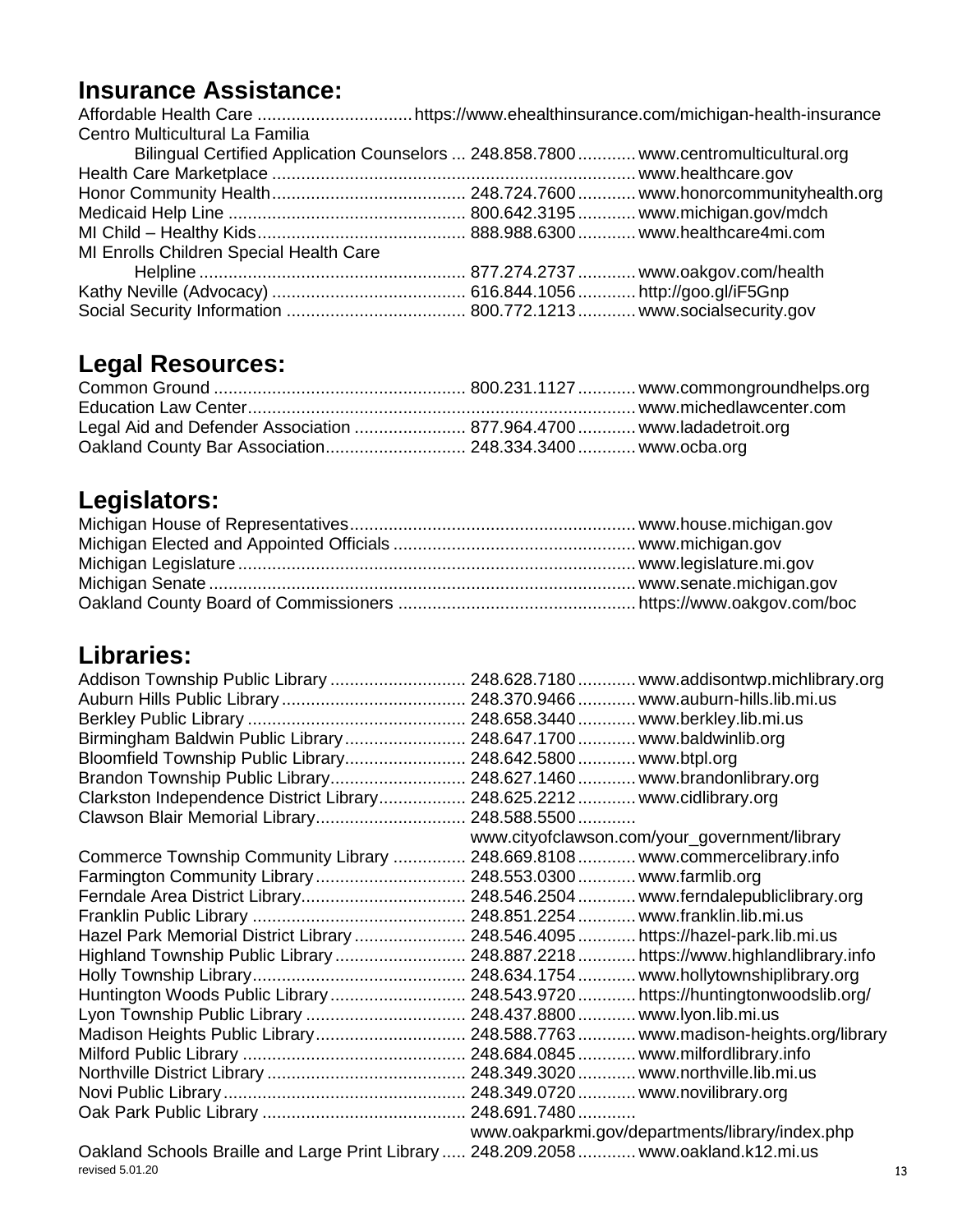| Oakland Talking Book Service at                                          |                              |                                     |
|--------------------------------------------------------------------------|------------------------------|-------------------------------------|
| Rochester Hills Public Library 800.774.4542 http://otbs.rhpl.org         |                              |                                     |
|                                                                          |                              |                                     |
|                                                                          |                              |                                     |
|                                                                          |                              | 248.758.3942  www.pontiac.lib.mi.us |
|                                                                          |                              |                                     |
|                                                                          |                              |                                     |
| Salem-South Lyon District Library                                        | 248.437.6431  www.ssldl.info |                                     |
|                                                                          |                              |                                     |
|                                                                          |                              |                                     |
|                                                                          |                              |                                     |
|                                                                          |                              |                                     |
| Waterford Township Public Library  248.674.4831  www.waterford.lib.mi.us |                              |                                     |
| West Bloomfield Township Public Library                                  | 248.682.2120  www.wblib.org  |                                     |
|                                                                          |                              |                                     |
|                                                                          |                              |                                     |
|                                                                          |                              |                                     |

#### **Music, Movement, Art and Activities:**

*Check local Community Education, Parks and Recreation and YMCA for additional resources.*

| Ann Arbor Hands On Museum  734.995.5439  www.aahom.org<br>Banbury Cross Therapeutic Equestrian Center  248.628.7433  www.banburycrosstec.org |                                                                                                                                                                                                                                  |
|----------------------------------------------------------------------------------------------------------------------------------------------|----------------------------------------------------------------------------------------------------------------------------------------------------------------------------------------------------------------------------------|
|                                                                                                                                              |                                                                                                                                                                                                                                  |
|                                                                                                                                              |                                                                                                                                                                                                                                  |
|                                                                                                                                              |                                                                                                                                                                                                                                  |
| Carousel Acres Mobile Petting Farm 248.437.7669 www.carouselacres.biz                                                                        |                                                                                                                                                                                                                                  |
| Clarkston Conservatory of Music  248.625.3640  www.clarkstonconservatory.com                                                                 |                                                                                                                                                                                                                                  |
|                                                                                                                                              |                                                                                                                                                                                                                                  |
|                                                                                                                                              |                                                                                                                                                                                                                                  |
|                                                                                                                                              |                                                                                                                                                                                                                                  |
| Down Syndrome Guild of SE Michigan  248.556.5341  www.dsgsemi.org                                                                            |                                                                                                                                                                                                                                  |
| FAR Therapeutic Arts and Recreation 248.646.3347  www.far-therapy.org                                                                        |                                                                                                                                                                                                                                  |
| Farmington Gymnastics Center 248.478.6130 www.farmingtongymnastics.com                                                                       |                                                                                                                                                                                                                                  |
|                                                                                                                                              |                                                                                                                                                                                                                                  |
|                                                                                                                                              |                                                                                                                                                                                                                                  |
|                                                                                                                                              |                                                                                                                                                                                                                                  |
| Jewish Community Center of Metro Detroit 248.661.1000 www.jccdet.org                                                                         |                                                                                                                                                                                                                                  |
| Kaufman Children's Center for Speech, Language,                                                                                              |                                                                                                                                                                                                                                  |
| Sensory-Motor and Autism Treatment 248.737.3430 www.kidspeech.com                                                                            |                                                                                                                                                                                                                                  |
|                                                                                                                                              |                                                                                                                                                                                                                                  |
|                                                                                                                                              |                                                                                                                                                                                                                                  |
|                                                                                                                                              |                                                                                                                                                                                                                                  |
| Living and Learning Enrichment Center  248.308.3592  www.livingandlearningcenter.org                                                         |                                                                                                                                                                                                                                  |
|                                                                                                                                              |                                                                                                                                                                                                                                  |
|                                                                                                                                              |                                                                                                                                                                                                                                  |
|                                                                                                                                              |                                                                                                                                                                                                                                  |
|                                                                                                                                              |                                                                                                                                                                                                                                  |
|                                                                                                                                              |                                                                                                                                                                                                                                  |
| <b>Offering Alternative Therapy with Smiles</b>                                                                                              |                                                                                                                                                                                                                                  |
| (OATS) Therapeutic Horseback Riding  248.245.1020  www.oatshrh.org                                                                           |                                                                                                                                                                                                                                  |
| <b>OUCARES</b> - Joanne and Ted Lindsay Foundation                                                                                           |                                                                                                                                                                                                                                  |
| Autism Outreach at Oakland University  248.370.2424  www.oakland.edu/oucares                                                                 |                                                                                                                                                                                                                                  |
| Pepper Ridge Equestrian Center  248.634.3560  www.pepperridgechoices.com                                                                     |                                                                                                                                                                                                                                  |
|                                                                                                                                              | $\frac{1}{2}$ is the contract of the contract of the contract of the contract of the contract of the contract of the contract of the contract of the contract of the contract of the contract of the contract of the contract of |

https://pontiacarts.square.site/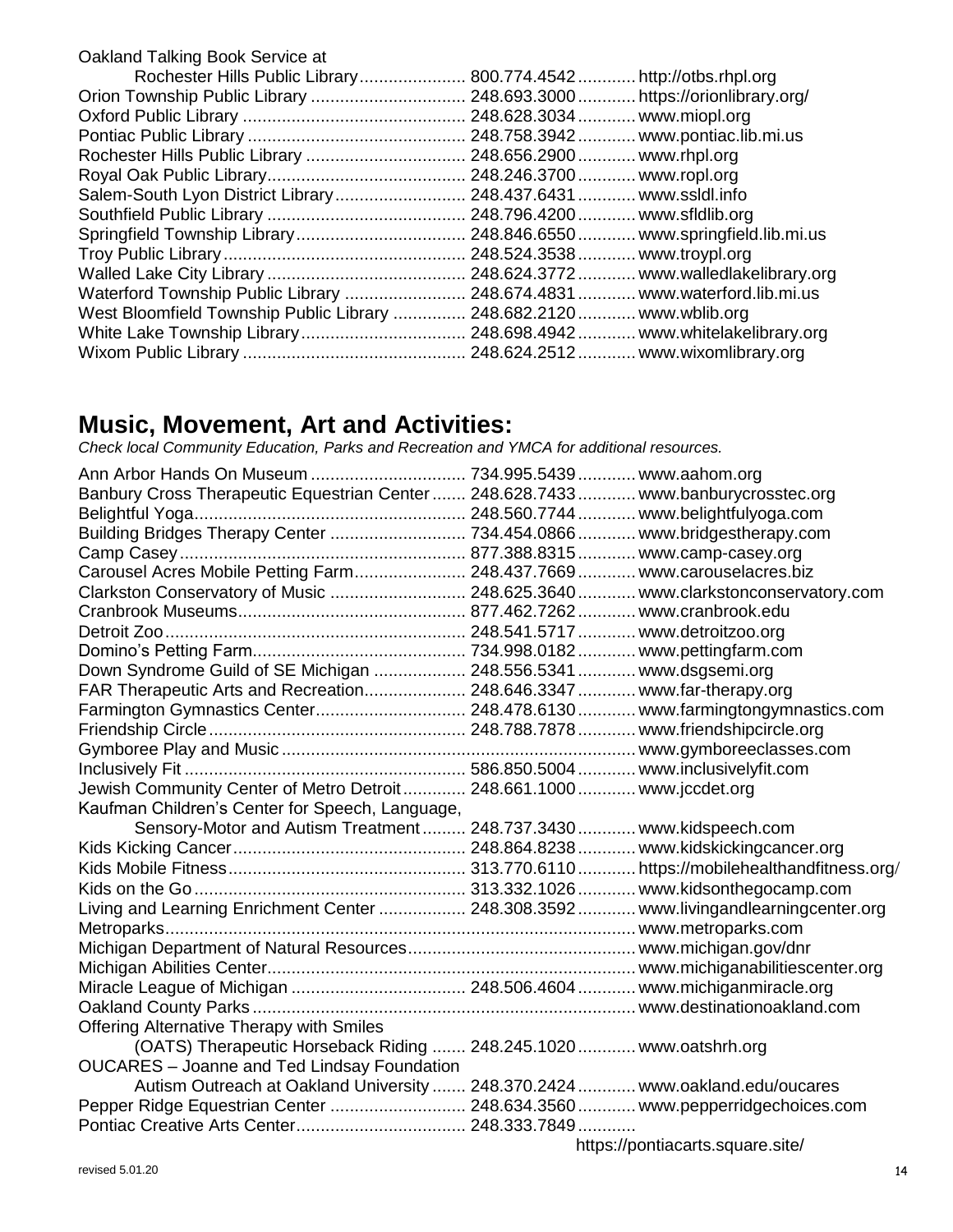|                                                | 248.634.7276 | www.prettyponypastures.org           |
|------------------------------------------------|--------------|--------------------------------------|
|                                                |              | www.rochesterconservatory.com        |
|                                                |              |                                      |
|                                                | 248.415.5535 | www.teamgutsmichigan.com             |
|                                                | 248.706.3304 | www.theartexperience.org             |
|                                                |              | 248.486.7433  www.wildwindstable.com |
| YMCA - Birmingham Family YMCA  248.644.9036    |              | www.ymcadetroit.org/birmingham       |
| YMCA - Farmington Family YMCA 248.553.4020     |              | www.ymcadetroit.org/farmington       |
| YMCA - Holly - Camp Ohiyesa  248.887.4533      |              | www.ymcadetroit.org/ohiyesa          |
|                                                |              | .www.ymcadetroit.org/lakeshore       |
| YMCA – Livonia Family YMCA 734.261.2161        |              | www.ymcadetroit.org/livonia          |
| YMCA - Macomb Family YMCA                      | 586.468.1411 | www.ymcadetroit.org/macomb           |
|                                                |              | www.ymcadetroit.org                  |
| YMCA - Milford Family YMCA  248.685.3020       |              | www.ymcadetroit.org/carls            |
| YMCA - Plymouth Family YMCA  734.453.2904      |              | .www.ymcadetroit.org/plymouth        |
| YMCA - South Oakland Family YMCA  248.547.0030 |              | www.ymcadetroit.org/southoakland     |

#### **Neurology:**

*Check local hospital directories.*

| Children's Hospital of Michigan - Detroit                                        |  |
|----------------------------------------------------------------------------------|--|
|                                                                                  |  |
| Children's Hospital of Michigan - Troy                                           |  |
|                                                                                  |  |
|                                                                                  |  |
| MIND Institute - Michigan Institute for                                          |  |
|                                                                                  |  |
| Oakland Neuropsychology Center  248.644.9466  http://oaklandneuropsych.com       |  |
| University of Michigan - Pediatric Neurology  734.936.4179  www.mottchildren.org |  |
| University of Michigan Sleep Disorders Center  734.936.9068  www.uofmhealth.org  |  |

## **Nutrition:**

| Ascension Southeast Michigan Rehabilitation 800.711.8150 www.healthcare.ascension.org |  |
|---------------------------------------------------------------------------------------|--|
| Beaumont Hospital Feeding Therapy 248.898.5000 www.beaumont.org                       |  |
| Centro Multicultural La Familia                                                       |  |
| Bilingual Nutrition Workshops 248.858.7800 www.centromulticultural.org                |  |
| Children's Hospital Nutrition Therapy Clinic  313.745.5437  www.childrensdmc.org      |  |
|                                                                                       |  |
|                                                                                       |  |
| Medela Breast Feeding National Network  800.435.8316  www.medela.com                  |  |
| Michigan State Extension - Nutrition 248.858.0880 www.oakgov.com/msu                  |  |
| Oakland County Health Division - North Oakland  248.858.1280  www.oakgov.com/health   |  |
| Oakland County Health Division - South Oakland  248.424.7000  www.oakgov.com/health   |  |
| Oakland County Health Division -                                                      |  |
|                                                                                       |  |
| Team Rehabilitation - Pediatrics 248.385.0030                                         |  |
| http://team-rehab.com/location/bingham-farms-pediatric-clinic/                        |  |
| Women, Infants and Children (WIC) 248.858.1272 www.oakgov.com/health                  |  |

## **Occupational Therapy:**

| Ascension Providence Rehabilitation - Novi  248.465.4190  www.healthcare.ascension.org      |  |
|---------------------------------------------------------------------------------------------|--|
| Ascension Providence Rehabilitation - Rochester  248.652.5315  www.healthcare.ascension.org |  |
| Ascension Providence Rehabilitation - Southfield 248.849.3907  www.healthcare.ascension.org |  |
| Ascension Southeast Michigan Rehabilitation 800.711.8150 www.healthcare.ascension.org       |  |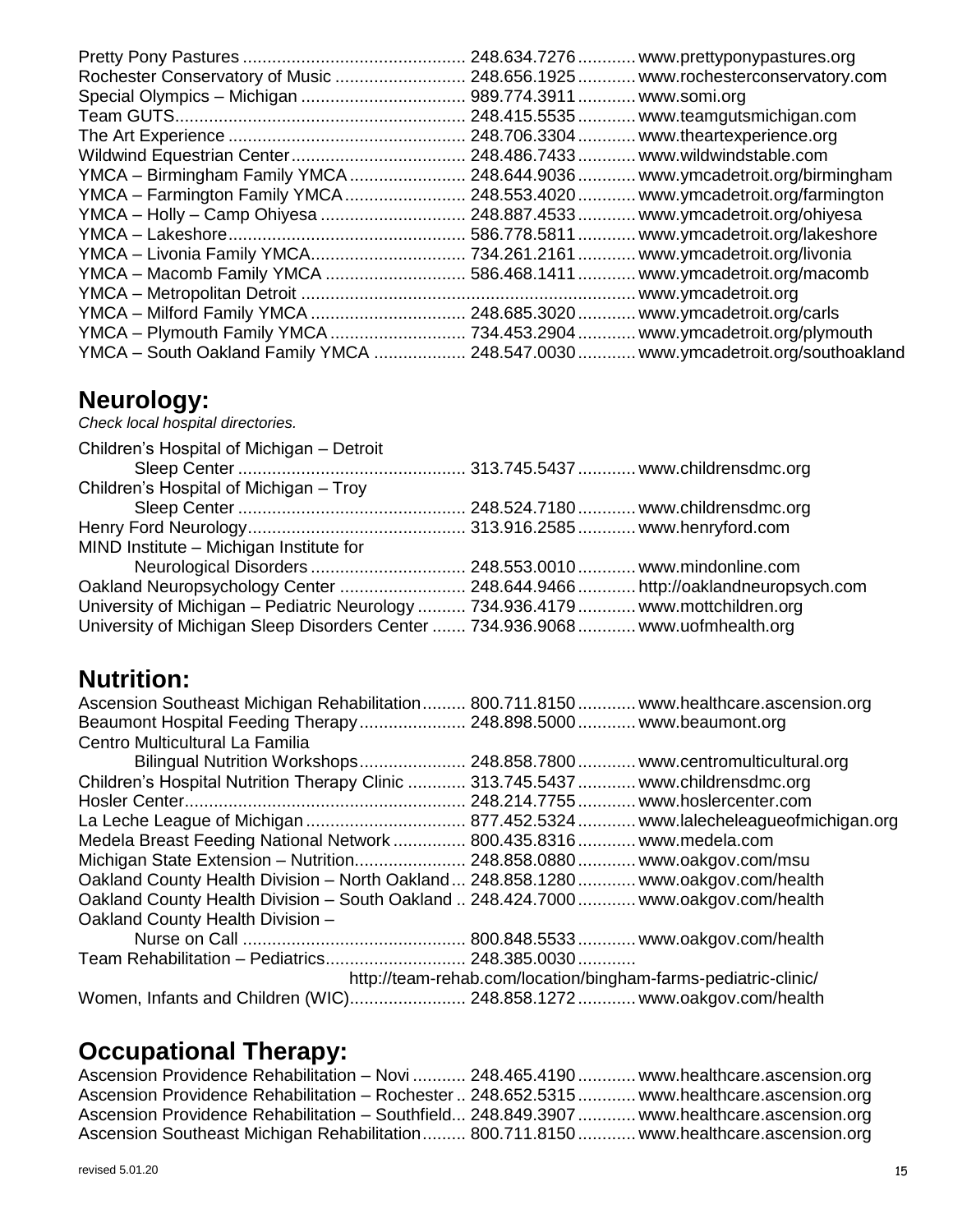| Beaumont Center for Exceptional Families  313.996.1960  www.oakwood.org/cef     |                                                                          |
|---------------------------------------------------------------------------------|--------------------------------------------------------------------------|
| Beaumont Hospital Pediatric Rehabilitation 248.655.5660 www.beaumont.org        |                                                                          |
| <b>Bright Connections Occupational Therapy</b>                                  |                                                                          |
|                                                                                 |                                                                          |
|                                                                                 |                                                                          |
| Children's Hospital of Michigan - Detroit 313.745.5437  www.childrensdmc.org    |                                                                          |
| Children's Hospital of Michigan - Novi  248.305.7575  www.childrensdmc.org      |                                                                          |
| Children's Hospital of Michigan – Troy  248.524.7180  www.childrensdmc.org      |                                                                          |
| Como Pediatric Communication Center  248.828.3800  www.comopedspeech.com        |                                                                          |
|                                                                                 |                                                                          |
|                                                                                 |                                                                          |
| Kaufman Children's Center for Speech, Language,                                 |                                                                          |
| Sensory-Motor and Autism Treatment 248.737.3430 www.kidspeech.com               |                                                                          |
| Kids in Motion Pediatric Therapy Services  248.684.9610  www.KidsInMotionMI.com |                                                                          |
| Leaps and Bounds Therapy Services 734.449.4649                                  |                                                                          |
|                                                                                 | www.ivyrehab.com/brand/leaps-and-bounds-therapy-services/                |
|                                                                                 | Meadowbrook Center for Learning 248.656.3806 www.meadowbrookcenter.org   |
| Metro EHS Pediatric Therapy 313.278.4601  www.metroehs.com                      |                                                                          |
| St. Joseph Mercy Oakland Outpatient                                             |                                                                          |
|                                                                                 | Rehabilitation Services - Pontiac  248.758.7720  www.stjoeshealth.org    |
|                                                                                 | Rehabilitation Services - White Lake  248.758.7790  www.stjoeshealth.org |
| Team Rehabilitation - Pediatrics 248.385.0030                                   |                                                                          |
|                                                                                 | http://team-rehab.com/location/bingham-farms-pediatric-clinic/           |
| Therapy Services of Clarkston  248.922.7726                                     |                                                                          |
|                                                                                 | www.therapyservicesofclarkston.com                                       |
|                                                                                 |                                                                          |
|                                                                                 |                                                                          |

#### **Parent and Child Groups:**

*Check your local Parks and Recreation, Community Education brochures and the Playgroup section of this guide.*

| Baby Care Basics - Ascension Providence 248.652.5000                               |                                 |                                                |
|------------------------------------------------------------------------------------|---------------------------------|------------------------------------------------|
|                                                                                    |                                 | www.healthcare.ascension.org                   |
| Beaumont Hospital Parenting Program 248.898.3230 Or 248.964.5822                   |                                 |                                                |
|                                                                                    |                                 | https://bit.ly/2J9ylHO                         |
|                                                                                    |                                 | 248.858.7800  www.centromulticultural.org      |
| Catholic Charities of Southeast Michigan  855.882.2736  https://ccsem.org/         |                                 |                                                |
| Down Syndrome Guild of SE Michigan  248.556.5341  www.dsgsemi.org                  |                                 |                                                |
| Great Start Collaborative - Help Me Grow  844.456.5437  www.greatstartoakland.org  |                                 |                                                |
| Great Start Parent Coalition - Oakland                                             |                                 | 248.333.9545x4  www.greatstartoakland.org      |
| Kaufman Children's Center for Speech, Language,                                    |                                 |                                                |
| Sensory-Motor and Autism Treatment                                                 | 248.737.3430  www.kidspeech.com |                                                |
| Kids in Motion Pediatric Therapy Services                                          |                                 | 248.684.9610  www.KidsInMotionMI.com           |
|                                                                                    | 313.278.4601  www.metroehs.com  |                                                |
|                                                                                    |                                 |                                                |
| Oakland County Youth Assistance 248.858.0050 www.oakgov.com/ya                     |                                 |                                                |
| Oakland Family Services (all county)                                               |                                 | 248.858.7766x1302www.oaklandfamilyservices.org |
| Oakland Livingston Human Services Agency                                           | 248.209.2600.                   | .Or                                            |
|                                                                                    | 248.542.5860  www.olhsa.org     |                                                |
| STEPS - Hispanic Parenting Education                                               |                                 |                                                |
| Catholic Charities of Southeast Michigan  248.338.4250  https://ccsem.org/hispanic |                                 |                                                |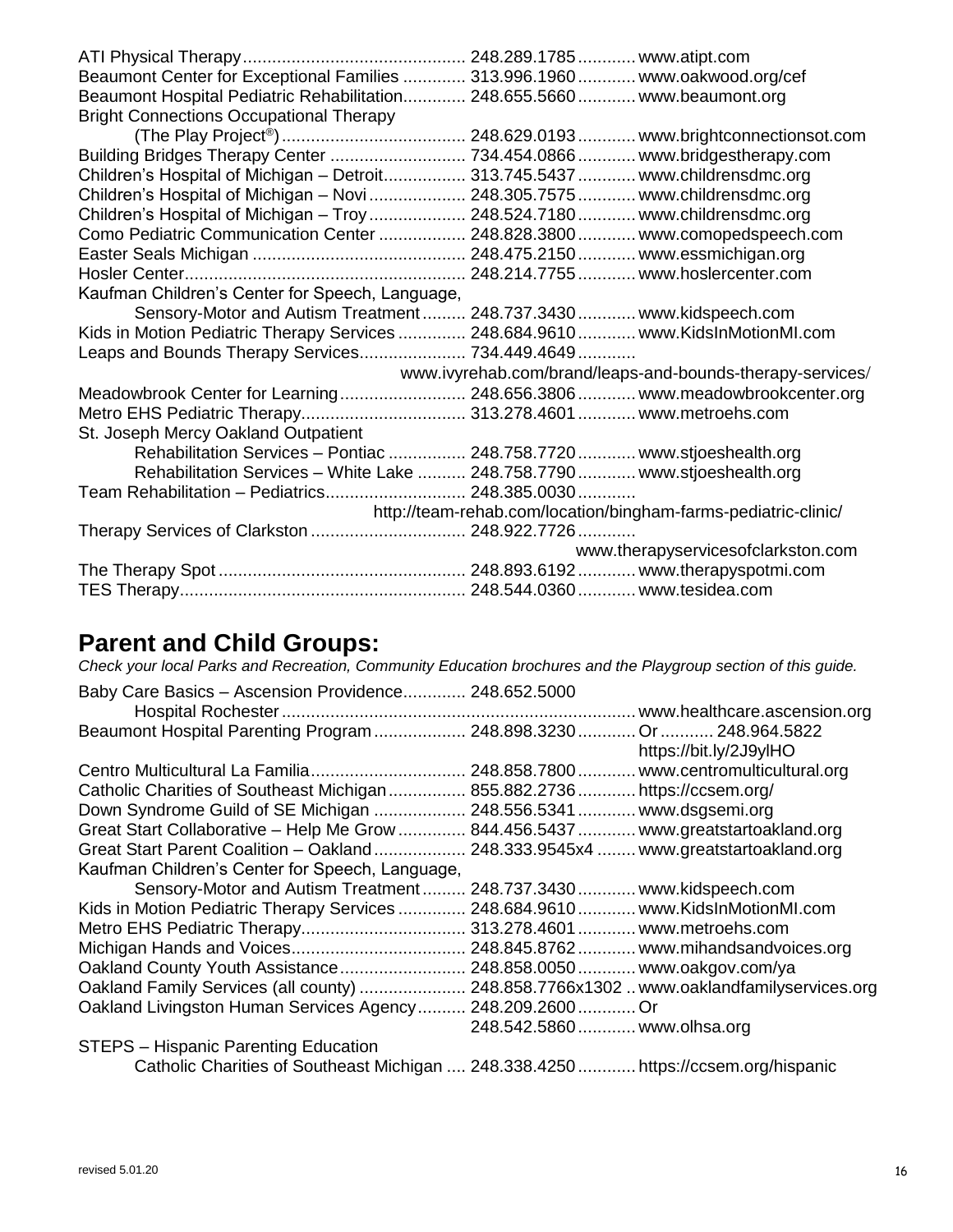#### **Parent Education:**

|                           | Down Syndrome Guild of SE Michigan  248.556.5341  www.dsgsemi.org                               |
|---------------------------|-------------------------------------------------------------------------------------------------|
|                           | Great Start Collaborative - Help Me Grow  844.456.5437  www.greatstartoakland.org               |
|                           |                                                                                                 |
|                           | www.greatstartoakland.org/family-resources/parent-support                                       |
|                           |                                                                                                 |
|                           | www.michiganallianceforfamilies.org/upcoming-events                                             |
|                           |                                                                                                 |
| Oakland Family Services - |                                                                                                 |
|                           | Early Learning Communities 248.858.7766x1302www.oaklandfamilyservices.org                       |
|                           | Oakland Family Services - Parents as Teachers  248.858.7766x1209  www.oaklandfamilyservices.org |

#### **Parent Support Organizations:**

*Check your local school district for Parent Support Groups.* American Diabetes Association............................... 248.433.3830............ [www.diabetes.org](http://www.diabetes.org/) Association for Children's Mental Health................. 888.226.4543............ [www.acmh-mi.org](http://www.acmh-mi.org/) Autism Society Oakland County.............................. <https://www.facebook.com/AutismSocietyOCmi/> Beaumont Center for Exceptional Families ............. 313.996.1960............ [www.oakwood.org/cef](http://www.oakwood.org/cef) Beaumont Hospital Parenting Program................... 248.898.3230............ Or........... 248.964.5822 [www.beaumont.org](http://www.beaumont.org/) Brain Injury Association of Michigan........................ 800.444.6443............ [www.biami.org](http://www.biami.org/) Bridges for Kids ......................................................................................... [www.bridges4kids.org](http://www.bridges4kids.org/) CHADD – Attention Deficit/Hyperactivity Disorder... 866.200.8098............ [www.chadd.org](http://www.chadd.org/) Children's Special Health Care Services Family Center.............................................. 800.359.3722............ [www.michigan.gov/cshcs](http://www.michigan.gov/cshcs) Council for Exceptional Children – Michigan ........... 269.558.5012............ [www.michigancec.org](http://www.michigancec.org/) Crohn's and Colitis Foundation ............................... 248.737.0900............ www.crohnscolitisfoundation.org/chapters/michigan Cystic Fibrosis Foundation...................................... 248.269.8759............ [www.cff.org](http://www.cff.org/) Down Syndrome Guild of Southeast Michigan ........ 248.556.5341............ [www.dsgsemi.org](http://www.dsgsemi.org/) Early On® Oakland.................................................. 248.209.2084............ Or........... 866.456.2084 [www.oakland.k12.mi.us](http://www.oakland.k12.mi.us/) Epilepsy Foundation of Michigan ............................ 248.351.7979............ [www.epilepsymichigan.org](http://www.epilepsymichigan.org/) Exceptional Parent..................................................................................... [www.eparent.com](http://www.eparent.com/)  Family Alliance Network.......................................... 313.205.3606............ [www.familyalliancenetwork.net](http://www.familyalliancenetwork.net/) Family Connections of Michigan ............................. 248.581.8155............ [www.familyconnectionsmi.org](http://www.familyconnectionsmi.org/) Families Exploring Down Syndrome........................ [www.familiesexploringdownsyndrome.org](http://www.familiesexploringdownsyndrome.org/)  Families for Russian and Ukrainian Adoption............................................. [www.frua.org](http://www.frua.org/) Family Support Network – Parent Participation Program.................................. 800.359.3722............ [www.michigan.gov/cshcs](http://www.michigan.gov/cshcs) Friendship Circle..................................................... 248.788.7878............ [www.friendshipcircle.org](http://www.friendshipcircle.org/)  Friends of Different Learners...................................................................... [www.friendsofdifferentlearners.c](http://www.friendsofdifferentlearners./)om Grandparents Acting as Parents (OLHSA).............. 248.209.2622............ [www.olhsa.org](http://www.olhsa.org/) Grandparents Raising Grandchildren......................................................... [www.raisingyourgrandchildren.com](http://www.raisingyourgrandchildren.com/) Greater Oakland Mothers of Multiples........................................................ [www.gomoms.org](http://www.gomoms.org/)  Great Start Parent Coalition – Oakland................... 248.333.9545x4 ........ [www.greatstartoakland.org](http://www.greatstartoakland.org/) Guide-By-Your-Side................................................ 248.845.8762............ <https://www.mihandsandvoices.org/gbys> Judson Center Autism Connections ........................ 248.549.4339............ [www.judsoncenter.org](http://www.judsoncenter.org/) Living and Learning Enrichment Center .................. 248.308.3592............ [www.livingandlearningcenter.org](http://www.livingandlearningcenter.org/) March of Dimes....................................................... 248.359.1550............ [www.marchofdimes.org](http://www.marchofdimes.org/) Michigan Alliance for Families................................. 800.552.4821............ [www.michiganallianceforfamilies.org](http://www.michiganallianceforfamilies.org/) Michigan Hands and Voices.................................... 248.845.8762............ [www.mihandsandvoices.org](http://www.mihandsandvoices.org/) MOMS Club ............................................................................................... [www.momsclub.org](http://www.momsclub.org/)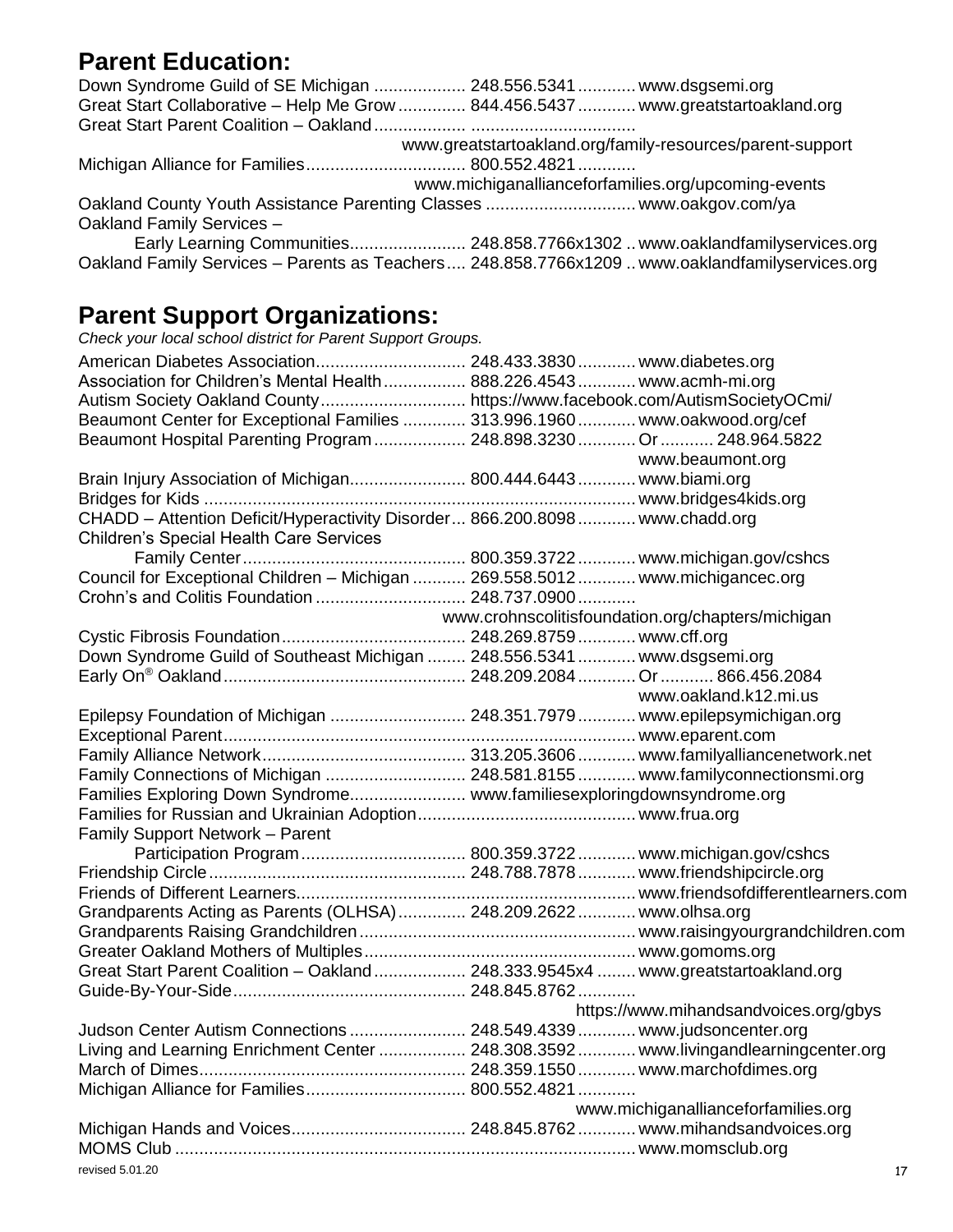## **Parks and Recreation Departments:**

| Auburn Hills Parks and Recreation  248.370.9353  www.auburnhills.org            |                                                    |
|---------------------------------------------------------------------------------|----------------------------------------------------|
| Berkley Parks and Recreation 248.658.3470 www.berkleymich.org                   |                                                    |
| Birmingham Parks and Recreation 248.530.1714http://bhamgov.org                  |                                                    |
|                                                                                 |                                                    |
|                                                                                 | www.bloomfield.org/about-us/recreation             |
| Brandon Township Parks and Recreation  248.627.4640  www.brandontownship.us     |                                                    |
| Clawson Parks and Recreation 248.589.0334 www.cityofclawson.com                 |                                                    |
| Commerce Parks and Recreation  248.926.0063  www.commercetwp.com/parks          |                                                    |
| Farmington Parks and Recreation 248.474.5500 www.ci.farmington.mi.us            |                                                    |
| Ferndale Parks and Recreation 248.544.6767                                      |                                                    |
|                                                                                 | www.ferndalemi.gov/departments/parks-recreation    |
| Hazel Park Parks and Recreation  248.547.5535  www.hazelpark.org                |                                                    |
| Holly Township Parks and Recreation 248.634.1758 www.hollyparks.org             |                                                    |
| Huntington Woods Parks and Recreation  248.541.3030  www.hwmi.org               |                                                    |
|                                                                                 |                                                    |
| Independence Township Parks and Recreation  248.625.8223  www.indtwp.com        |                                                    |
| Lake Orion Parks and Recreation  248.693.8391  www.lakeorion.org                |                                                    |
| Madison Heights Parks and Recreation  248.589.2294  www.madison-heights.org     |                                                    |
|                                                                                 |                                                    |
| Oakland County Parks and Recreation  888.627.2757                               |                                                    |
|                                                                                 | www.oakgov.com/parks/Pages/default.aspx            |
| Oak Park Parks and Recreation 248.691.7555                                      |                                                    |
|                                                                                 | www.oakparkmi.gov/departments/recreation/index.php |
| Oxford Township Parks and Recreation  248.628.1720  www.oxparkrec.org           |                                                    |
|                                                                                 |                                                    |
| Rochester Parks and Recreation  248.656.8308  www.rararecreation.org            |                                                    |
| Royal Oak Parks and Recreation  248.246.3180  www.ci.royal-oak.mi.us            |                                                    |
|                                                                                 |                                                    |
| South Lyon Parks and Recreation 248.437.8105 www.slrec.net                      |                                                    |
| Sterling Heights Parks and Recreation 586.446.2700 www.sterling-heights.net     |                                                    |
|                                                                                 |                                                    |
| Walled Lake Parks and Recreation  248.624.4847  www.walledlake.us               |                                                    |
| Waterford Parks and Recreation  248.674.5441                                    |                                                    |
|                                                                                 | www.twp.waterford.mi.us/parksandrec                |
| West Bloomfield Parks and Recreation  248.451.1900  www.westbloomfieldparks.org |                                                    |
|                                                                                 |                                                    |

## **Pediatric Ophthalmology:**

|                                               | www.associatedretinalconsultants.com                                    |
|-----------------------------------------------|-------------------------------------------------------------------------|
| Beaumont Pediatric Ophthalmology 248.551.2020 |                                                                         |
|                                               | www.beaumont.org/services/childrens/specialties/pediatric-ophthalmology |
|                                               |                                                                         |
|                                               |                                                                         |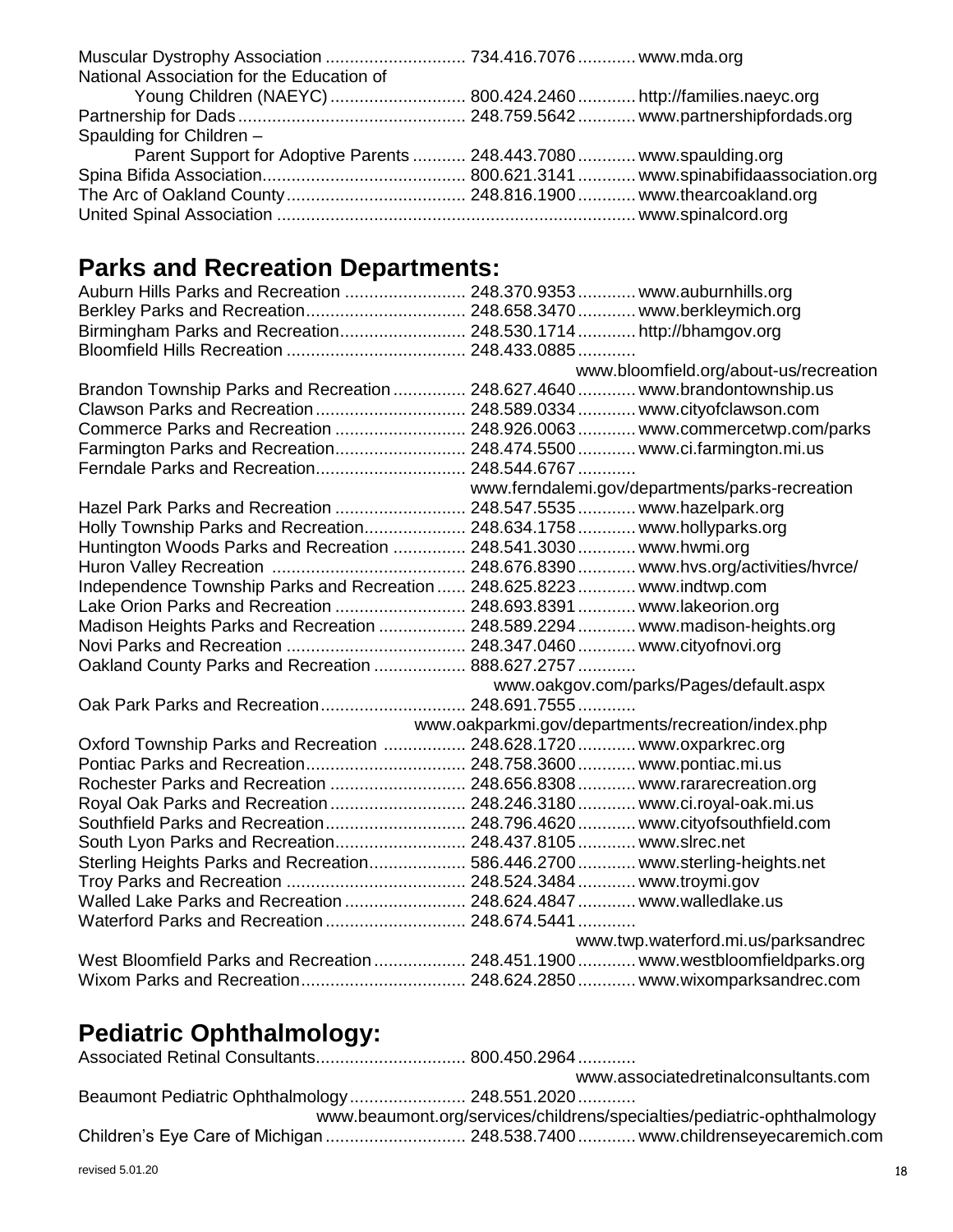| Children's Hospital of Michigan Eye Care Clinic 313.745.3937  www.childrensdmc.org |                                 |  |
|------------------------------------------------------------------------------------|---------------------------------|--|
|                                                                                    |                                 |  |
|                                                                                    |                                 |  |
|                                                                                    | 248.594.6702  www.kresgeeye.org |  |

#### **Pediatric Physiatry – Physical Medicine and Rehabilitation:**

## **Pediatric Psychology:**

| Oakland Neuropsychology Center  248.644.9466  http://oaklandneuropsych.com |  |
|----------------------------------------------------------------------------|--|

#### **Physical Therapy:**

| Ascension Providence Rehabilitation - Novi  248.465.4190  www.healthcare.ascension.org      |                                                                       |
|---------------------------------------------------------------------------------------------|-----------------------------------------------------------------------|
| Ascension Providence Rehabilitation - Rochester  248.652.5315  www.healthcare.ascension.org |                                                                       |
| Ascension Providence Rehabilitation - Southfield 248.849.3907  www.healthcare.ascension.org |                                                                       |
| Ascension Southeast Michigan Rehabilitation 800.711.8150 www.healthcare.ascension.org       |                                                                       |
|                                                                                             |                                                                       |
|                                                                                             |                                                                       |
| Beaumont Center for Exceptional Families  313.996.1960  www.beaumont.org                    |                                                                       |
| Beaumont Hospital Pediatric Rehabilitation 248.655.5660 www.beaumont.org                    |                                                                       |
| Building Bridges Therapy Center  734.454.0866  www.bridgestherapy.com                       |                                                                       |
| Children's Hospital of Michigan - Detroit 313.745.5437  www.childrensdmc.org                |                                                                       |
| Children's Hospital of Michigan - Novi  248.305.7575  www.childrensdmc.org                  |                                                                       |
| Children's Hospital of Michigan - Troy  248.524.7180  www.childrensdmc.org                  |                                                                       |
| Como Pediatric Communication Center  248.828.3800  www.comopedspeech.com                    |                                                                       |
| Euro Peds National Center for Intensive                                                     |                                                                       |
|                                                                                             | Pediatric Physical Therapy  248.857.6776  https://euro-therapies.com/ |
|                                                                                             |                                                                       |
| Kids in Motion Pediatric Therapy Services  248.684.9610  www.KidsInMotionMI.com             |                                                                       |
| Leaps and Bounds Therapy Services 734.449.4649                                              |                                                                       |
|                                                                                             | https://www.ivyrehab.com/brand/leaps-and-bounds-therapy-services/     |
| Metro EHS Pediatric Therapy 313.278.4601  www.metroehs.com                                  |                                                                       |
|                                                                                             |                                                                       |
| St. Joseph Mercy Oakland Outpatient                                                         |                                                                       |
| Rehabilitation Services - Pontiac  248.758.7720  www.stjoeshealth.org                       |                                                                       |
| Rehabilitation Services - White Lake  248.758.7790  www.stjoeshealth.org                    |                                                                       |
| Team Rehabilitation - Pediatrics 248.385.0030 https://team-rehab.com/                       |                                                                       |
|                                                                                             |                                                                       |
|                                                                                             |                                                                       |

#### **Playgroups:**

*Check your local School Districts, Library, Parks and Recreation Department and local Community Education Centers for other playgroup offerings.*

| Oakland Family Services - |  |
|---------------------------|--|
|                           |  |
| Oakland Family Services - |  |
|                           |  |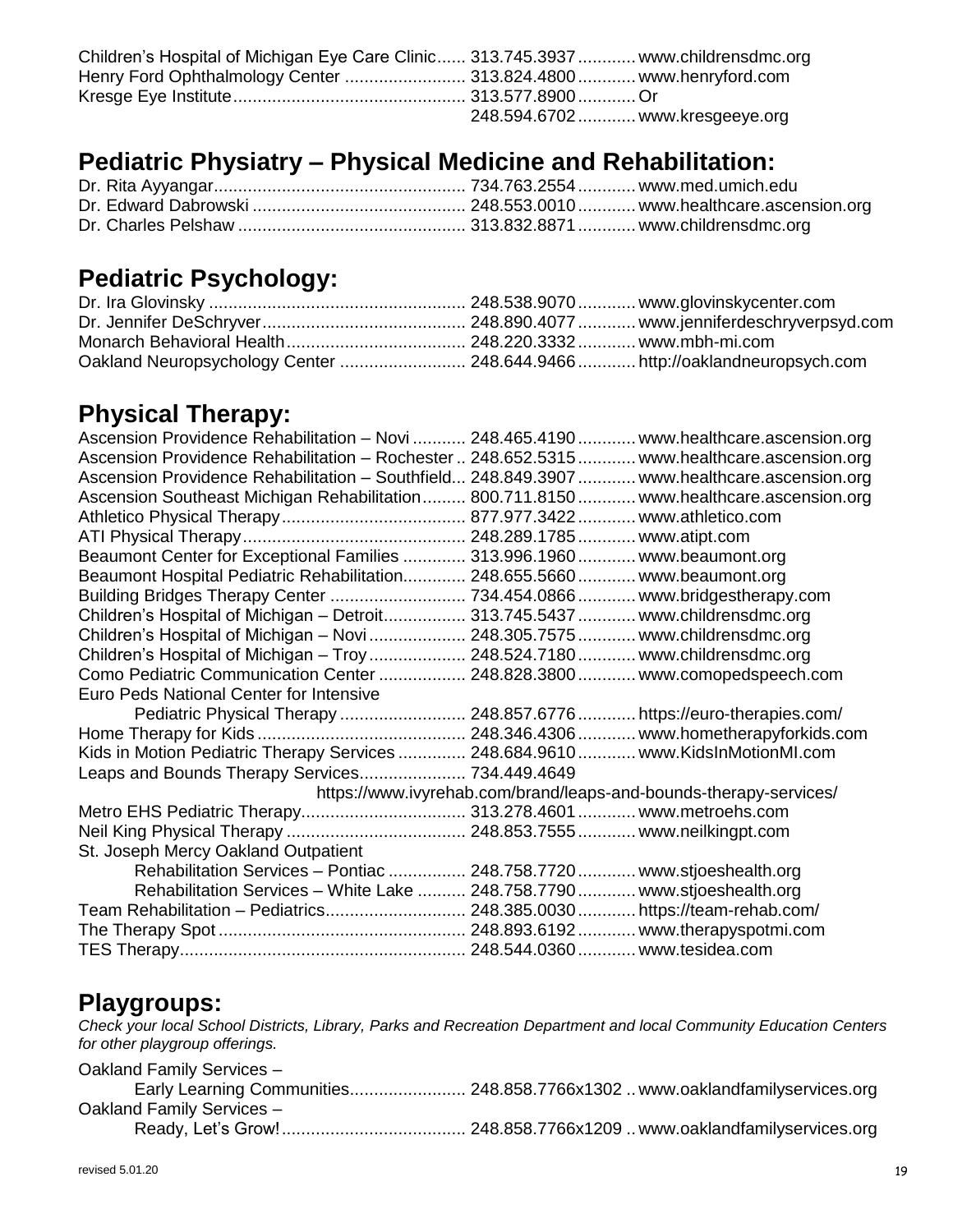## **Public School Districts in Oakland County:**

## **Resource Lists:**

| National Association for the Education of Young Children www.naeyc.org |  |
|------------------------------------------------------------------------|--|

## **Respite:**

| Children's Special Health Care Services  800.359.3722  www.michigan.gov/cshcs |  |
|-------------------------------------------------------------------------------|--|
| Judson Center Autism Connections  248.549.4339  www.judsoncenter.org          |  |
|                                                                               |  |
|                                                                               |  |

## **Sensory Integration Programs:**

| Como Pediatric Communication Center  248.828.3800  www.comopedspeech.com        |  |    |
|---------------------------------------------------------------------------------|--|----|
|                                                                                 |  |    |
| FAR Therapeutic Arts and Recreation 248.646.3347 www.far-therapy.org            |  |    |
| Kaufman Children's Center for Speech, Language,                                 |  |    |
| Sensory-Motor and Autism Treatment 248.737.3430 www.kidspeech.com               |  |    |
| Kids in Motion Pediatric Therapy Services  248.684.9610  www.KidsInMotionMI.com |  |    |
| revised 5.01.20                                                                 |  | 20 |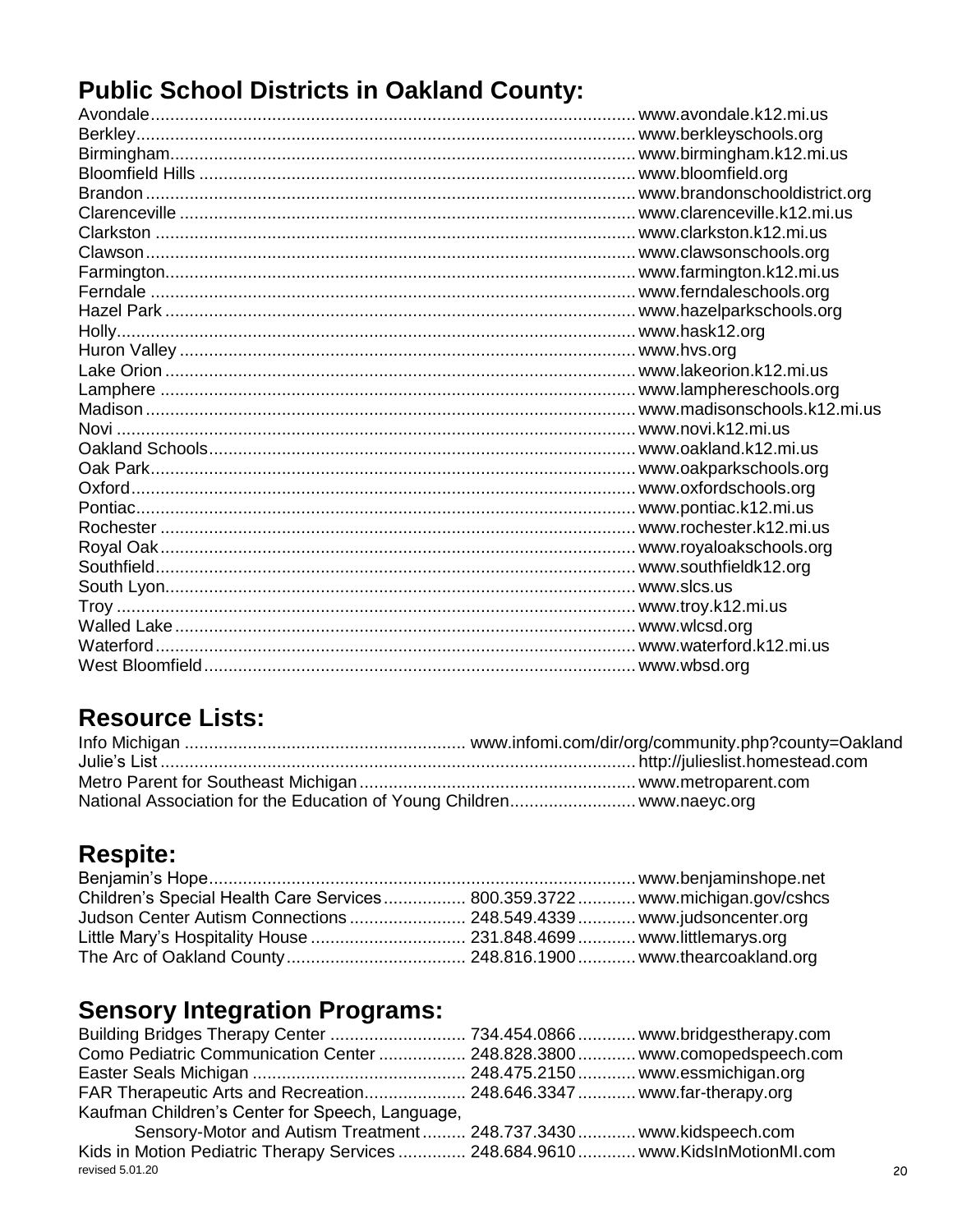| Oakland Community Health Network  248.858.1210  Or |                                       |
|----------------------------------------------------|---------------------------------------|
|                                                    |                                       |
|                                                    |                                       |
|                                                    |                                       |
| Therapy Services of Clarkston  248.922.7726        |                                       |
|                                                    | usuu thexenyees ieeeefelesleptee eess |

[www.therapyservicesofclarkston.com](http://www.therapyservicesofclarkston.com/)

## **Social – Emotional Support/Therapy:**

| Beaumont Center for Human Development 248.691.4744                                |                                                                                               |
|-----------------------------------------------------------------------------------|-----------------------------------------------------------------------------------------------|
|                                                                                   | https://www.beaumont.org/locations/center-for-human-development-southfield                    |
|                                                                                   |                                                                                               |
| Centro Multicultural La Familia 248.858.7800 www.centromulticultural.org          |                                                                                               |
| Como Pediatric Communication Center  248.828.3800  www.comopedspeech.com          |                                                                                               |
| Easter Seals Michigan - Infant Behavioral Health 248.475.2150 www.essmichigan.org |                                                                                               |
|                                                                                   |                                                                                               |
| FAR Therapeutic Arts and Recreation 248.646.3347 www.far-therapy.org              |                                                                                               |
| Judson Center Autism Connections  248.549.4339  www.judsoncenter.org              |                                                                                               |
| Kaufman Children's Center for Speech, Language,                                   |                                                                                               |
| Sensory-Motor and Autism Treatment 248.737.3430 www.kidspeech.com                 |                                                                                               |
|                                                                                   |                                                                                               |
| Kids in Motion Pediatric Therapy Services  248.684.9610  www.KidsInMotionMI.com   |                                                                                               |
|                                                                                   | Living and Learning Enrichment Center  248.308.3592  www.livingandlearningcenter.org          |
| Macomb Oakland Regional Center  866.807.6940  www.morcinc.org                     |                                                                                               |
| Metro EHS Pediatric Therapy 313.278.4601 www.metroehs.com                         |                                                                                               |
| Michigan Association for Infant Mental Health 734.785.7705 www.mi-aimh.org        |                                                                                               |
| Michigan Council - Maternal and Child Health 517.482.5807 www.mcmch.org           |                                                                                               |
| Oakland Community Health Network  248.858.1210  Or                                |                                                                                               |
|                                                                                   |                                                                                               |
|                                                                                   | Oakland Family Services - Fussy Baby Program 248.858.7766x1209  www.oaklandfamilyservices.org |
| <b>OUCARES</b> - Joanne and Ted Lindsay Foundation                                |                                                                                               |
|                                                                                   | Autism Outreach at Oakland University  248.370.2424  www.oakland.edu/oucares                  |
|                                                                                   |                                                                                               |
| Therapy Services of Clarkston  248.922.7726                                       |                                                                                               |
|                                                                                   | www.therapyservicesofclarkston.com                                                            |
| University of Michigan - University Center                                        |                                                                                               |
|                                                                                   | For the Child and Family  734.764.9466  www.uccf.umich.edu                                    |

## **Special Needs Trusts and Financial Planning:**

## **Speech and Language Therapy:**

| Ascension Providence Rehabilitation - Novi  248.465.4190  www.healthcare.ascension.org      |  |  |  |  |
|---------------------------------------------------------------------------------------------|--|--|--|--|
| Ascension Providence Rehabilitation - Rochester  248.652.5315  www.healthcare.ascension.org |  |  |  |  |
| Ascension Providence Rehabilitation - Southfield 248.849.3907  www.healthcare.ascension.org |  |  |  |  |
| Ascension Southeast Michigan Rehabilitation 800.711.8150 www.healthcare.ascension.org       |  |  |  |  |
| Ascension Southeast Michigan Rehabilitation 800.711.8150 www.healthcare.ascension.org       |  |  |  |  |
| Beaumont Center for Exceptional Families  313.996.1960 www.beaumont.org                     |  |  |  |  |
| Beaumont Hospital Pediatric Rehabilitation 248.655.5660                                     |  |  |  |  |
| https://www.beaumont.org/services/childrens/center-for-childrens-rehabilitation             |  |  |  |  |
|                                                                                             |  |  |  |  |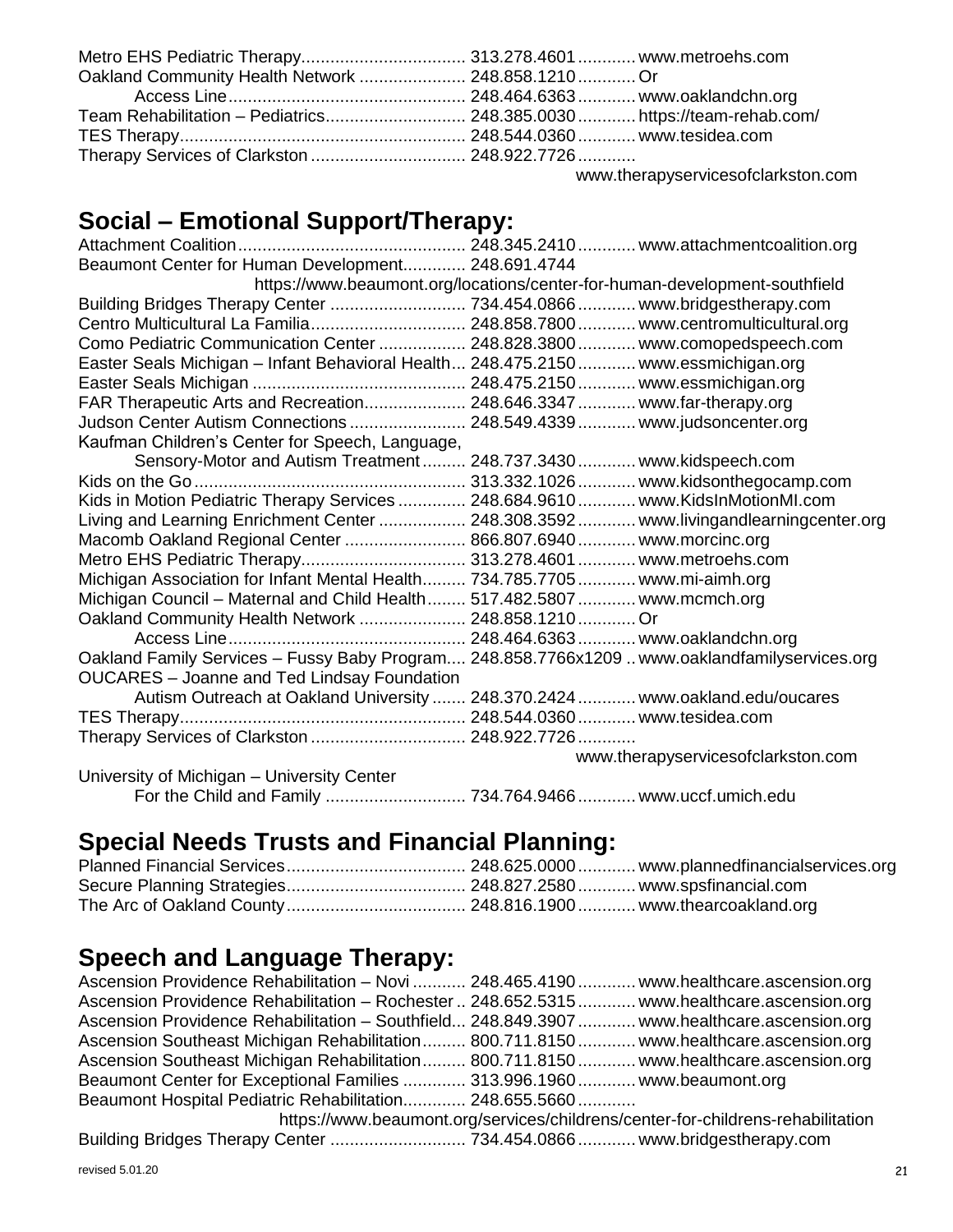| Children's Hospital of Michigan - Detroit 313.745.5437  www.childrensdmc.org    |  |                                    |  |  |
|---------------------------------------------------------------------------------|--|------------------------------------|--|--|
| Children's Hospital of Michigan - Novi  248.305.7575  www.childrensdmc.org      |  |                                    |  |  |
| Children's Hospital of Michigan - Troy  248.524.7180  www.childrensdmc.org      |  |                                    |  |  |
| Como Pediatric Communication Center  248.828.3800  www.comopedspeech.com        |  |                                    |  |  |
|                                                                                 |  |                                    |  |  |
| FAR Therapeutic Arts and Recreation 248.646.3347  www.far-therapy.org           |  |                                    |  |  |
|                                                                                 |  |                                    |  |  |
|                                                                                 |  |                                    |  |  |
| Kaufman Children's Center for Speech, Language,                                 |  |                                    |  |  |
| Sensory-Motor and Autism Treatment 248.737.3430 www.kidspeech.com               |  |                                    |  |  |
| Kids in Motion Pediatric Therapy Services  248.684.9610  www.KidsInMotionMI.com |  |                                    |  |  |
| Leaps and Bounds Therapy Services 734.449.4649                                  |  |                                    |  |  |
| www.ivyrehab.com/brand/leaps-and-bounds-therapy-services/                       |  |                                    |  |  |
|                                                                                 |  |                                    |  |  |
| Meadowbrook Center for Learning 248.656.3806 www.meadowbrookcenter.org          |  |                                    |  |  |
| Metro EHS Pediatric Therapy 313.278.4601 www.metroehs.com                       |  |                                    |  |  |
| Milstein Pediatric Speech and                                                   |  |                                    |  |  |
|                                                                                 |  |                                    |  |  |
| St. Joseph Mercy Oakland Outpatient                                             |  |                                    |  |  |
| Rehabilitation Services - Pontiac  248.758.7720  www.stjoeshealth.org           |  |                                    |  |  |
| Rehabilitation Services - White Lake  248.758.7790  www.stjoeshealth.org        |  |                                    |  |  |
| Team Rehabilitation - Pediatrics 248.385.0030 https://team-rehab.com/           |  |                                    |  |  |
|                                                                                 |  |                                    |  |  |
|                                                                                 |  | www.therapyservicesofclarkston.com |  |  |
|                                                                                 |  |                                    |  |  |
|                                                                                 |  |                                    |  |  |
|                                                                                 |  |                                    |  |  |
| University of Michigan - University Center                                      |  |                                    |  |  |
| For Language and Literacy 734.764.8440 www.ucll.umich.edu                       |  |                                    |  |  |
| Wayne State University Speech and                                               |  |                                    |  |  |
|                                                                                 |  |                                    |  |  |
|                                                                                 |  |                                    |  |  |

## **Translator Services:**

| Deaf Community Advocacy Network 248.332.3331 Or |  |
|-------------------------------------------------|--|
|                                                 |  |
|                                                 |  |
|                                                 |  |
|                                                 |  |
|                                                 |  |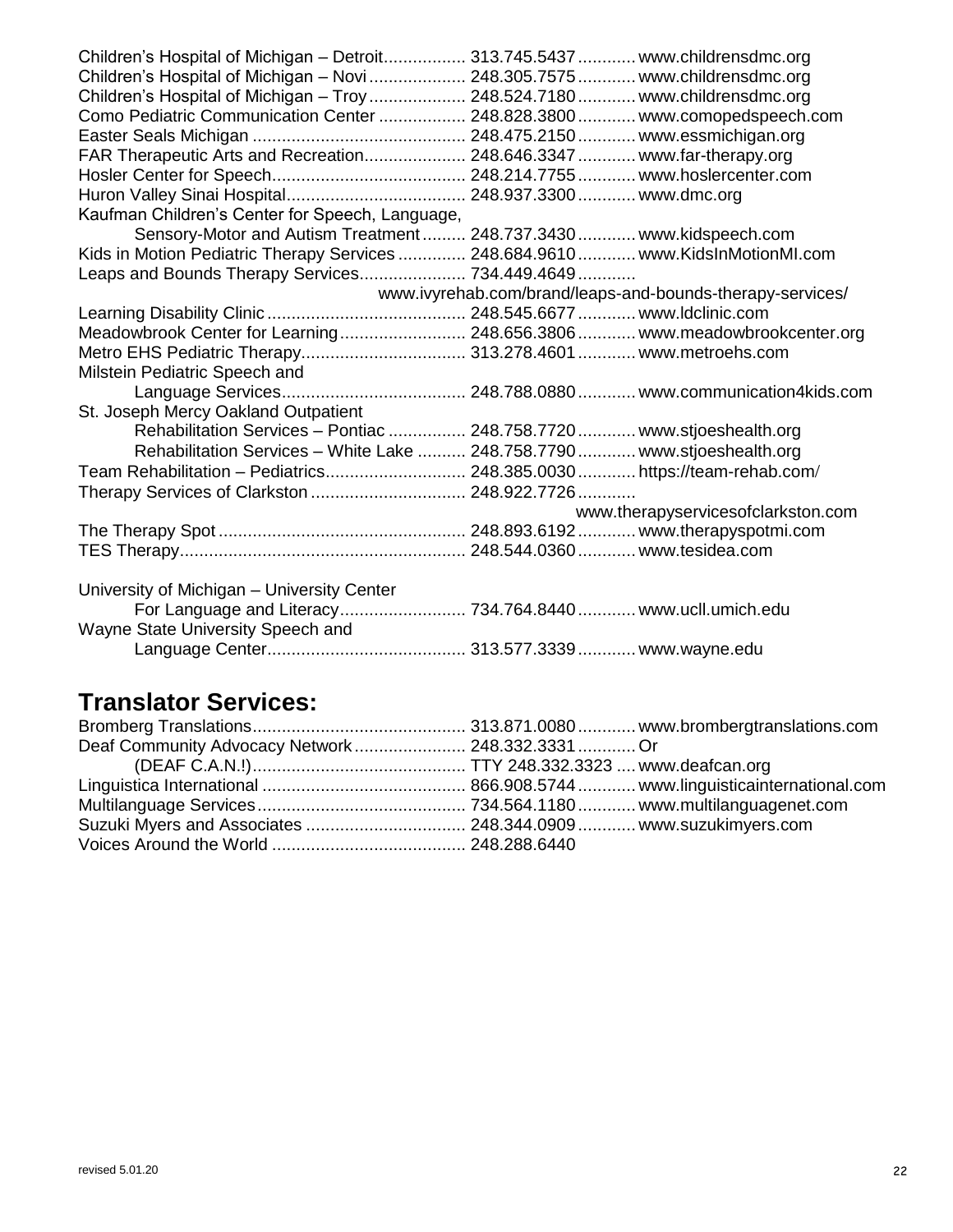

## **Referral Line 248.209.2084 866.456.2084**

#### *If you would like your service added to this guidebook, contact Early On® Oakland at 248.209.2520.*

Oakland Schools does not discriminate on the basis of sex, race, color, national origin, religion, height, weight, marital status, sexual orientation (subject to the<br>limits of applicable law), age, genetic information, or the Executive Director of Legal Affairs at 248.209.2062. All complaints may be addressed to 2111 Pontiac Lake Road, Waterford, MI 48328-2736.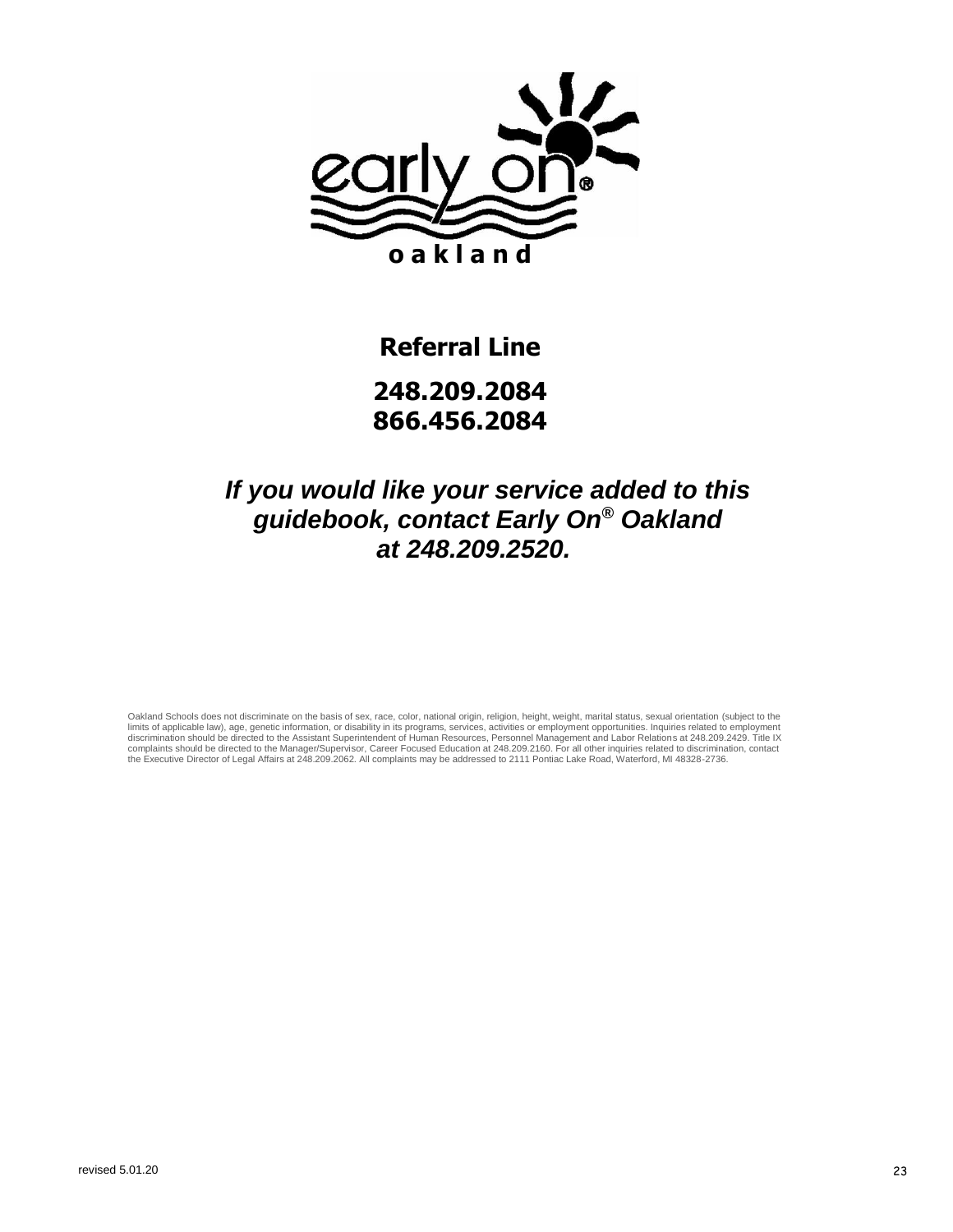# Their future greatness begins with a great start



## **Social Emotional Support**

Visit our website or call our phone line for parent support and social emotional resources

#### **Parent Phone Line**

Call our professional care coordinators to answer your parent questions or concerns.

## **Resources** and Referrals

Connect to free preschool, home visiting services, parenting groups, or parenting tips.

## Developmental **Screening**

Complete a 10 minute check-up to see if your child is developmentally on track.

Sing.

Say.

Point.

Play.

#### **Parent Coalition**

**Connect with other** parents for support and add your voice to your community.



**GREAT START COLLABORATIVE**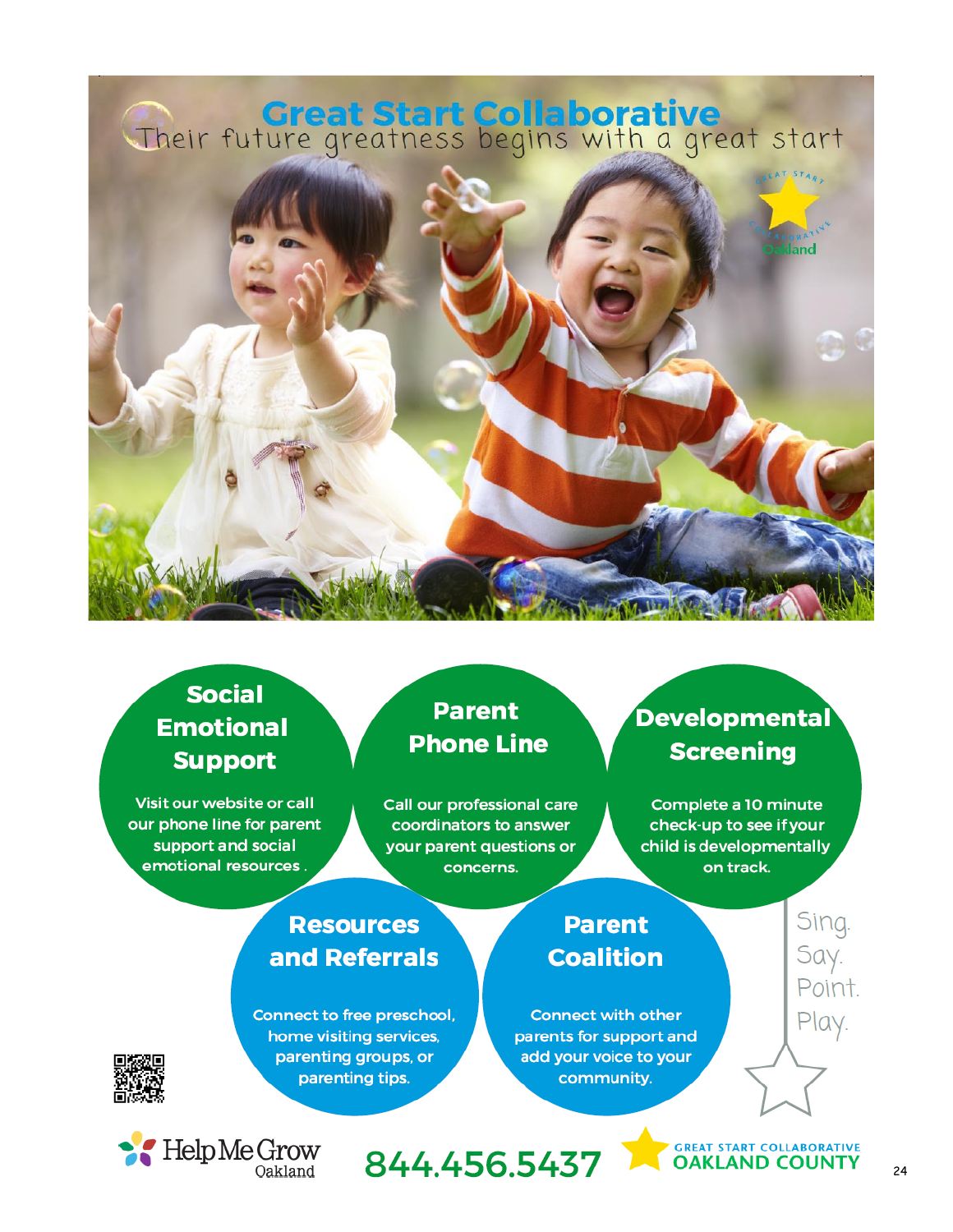# If you live in Oakland County, your child may be eligible for free preschool programs.

.<br>oil

ree, high quality preschool programs are available through Head Start and the Great Start Readiness Program. Families of four earning up to \$65,500 per year are usually eligible and those earning more are sometimes eligible. Full Day and Half Day openings are available now throughout Oakland County with transportation services off ered at select sites.

E PRE

For referral to a program, please call

kor

# 844.456.KIDS



eadiness Program





These materials were developed under a grant awarded by the Michigan Department of Education.

Oakland School fiyer, 2018 FINAL Indd 1

**M17/2018 7:59:07 AM**